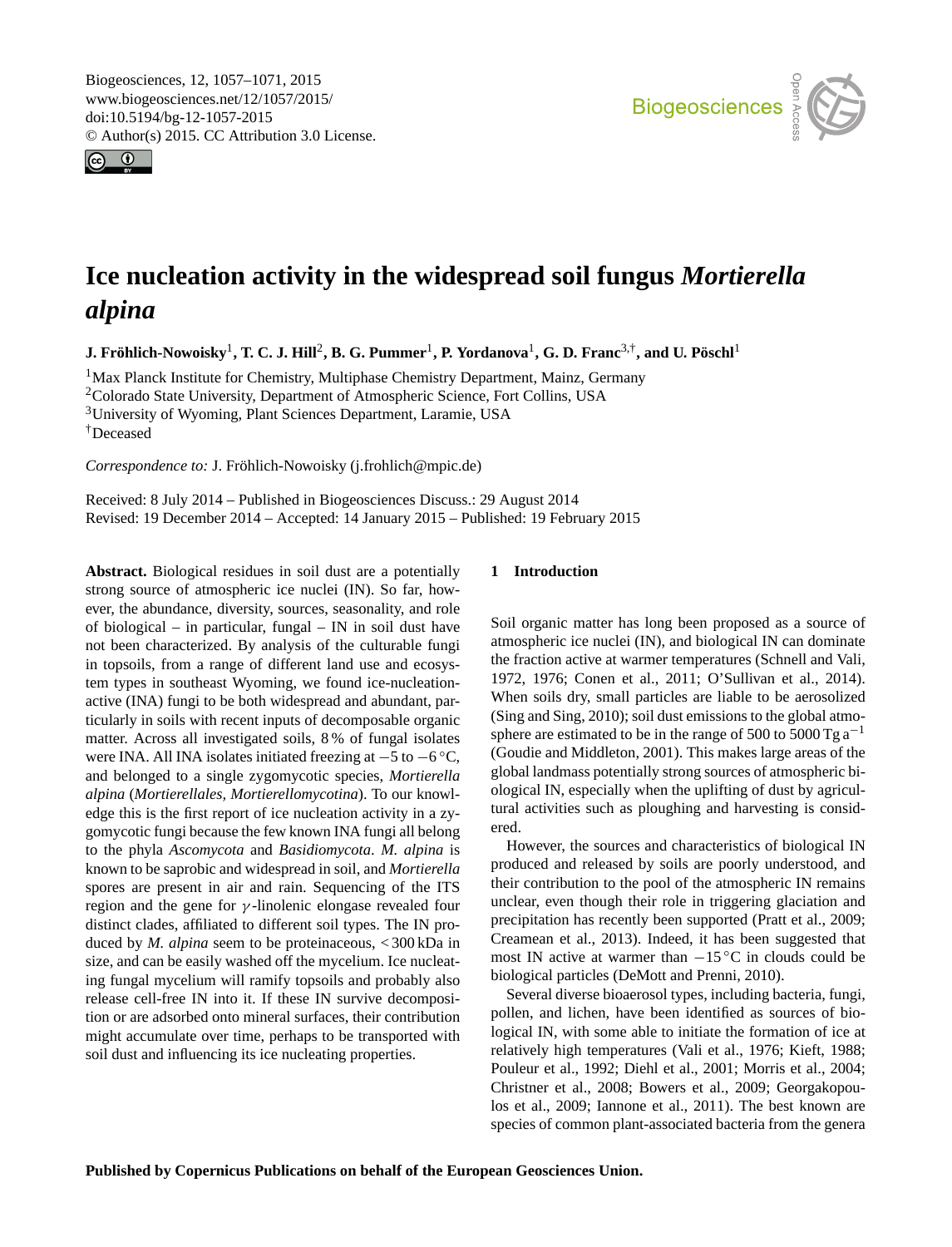*Pseudomonas*, *Pantoea*, and *Xanthomonas* (all within the γ - *Proteobacteria*). The ice nucleation activity of these bacteria is due to a protein embedded in the outer cell membrane, for which the corresponding gene has been identified and fully sequenced (Warren, 1995). In contrast, for ice-nucleationactive (INA; i.e., inducing ice formation in the probed range of temperature and concentration) eukaryotes, much less is known about the nature of their IN. For example, for some known species of INA fungi (Pouleur et al., 1992; Richard et al., 1996) – several species of *Fusarium* – there are indications that their IN are also proteinaceous (Hasegawa et al., 1994; Tsumuki and Konno, 1994: Humphreys et al., 2001). Similarly, the sensitivity of lichen mycobiont IN (Kieft, 1988) to protein-degrading treatments and heating  $>70^{\circ}$ C suggests that a similar molecular class is responsible (Kieft and Ahmadjian, 1989; Kieft and Ruscetti, 1990). However, other classes of molecules have also been shown to be INA. For example, an analysis of more than a dozen species of pollen showed that the IN are soluble macromolecules located on the grains, and that they show non-proteinaceous characteristics (Pummer et al., 2012). Furthermore, studies of IN in fluids of succulent plants point at saccharide compounds as being the INA sites (Krog et al., 1979; Goldstein and Nobel, 1991, 1994).

So far, only a few ascomycotic and basidiomycotic fungal species have been reported as being INA (Jayaweera and Flanagan, 1982; Kieft, 1988; Pouleur et al., 1992; Richard et al., 1996; Haga et al., 2013; Morris et al., 2013), but this is likely to rise significantly when systematic surveys of ice nucleation activity by soil or phylloplane fungi are undertaken. In soil, the typical decomposer community, which accounts for half a percent to a few percent of the soil organic matter (Wardle, 1992; Zak et al., 1994; Fierer et al., 2009), is often dominated by fungi; estimates of the average proportions of fungi in the total microbial biomass range from 35–75 % in arable/grassland soils, to 47–70 % in forest soils, and to 64–76 % in litters (Joergensen and Wichern, 2008). Ice nuclei produced by soil fungi may occur as living and recently dead hyphae, spores, cell-free IN, and even as a constituent of the soil organic matter if the biomolecules are more enduring than the fungal tissue or are adsorbed onto soil organic matter or clay.

Currently, little is known of the sources, abundance, spectra of IN activities, seasonality, and, ultimately, the overall contribution of fungal IN to the large pools of biological IN in most soils. By extension, we know even less about their influence in the atmosphere. Thus, the objective of this study is a regional investigation of the identity and relative abundances of culturable INA fungi in topsoils, an essential base for improving our understanding of the effects of microorganisms on climate and the hydrological cycle.

## **2 Material and methods**

## **2.1 Sampling**

In March 2011, five soil samples were collected from the University of Wyoming's Agricultural Experimental Station (SAREC) near Lingle, Wyoming, USA. Three samples were obtained from plots cropped to different broadleaf crops in an irrigated field, a fourth from a plot under fallow in an irrigated and organically managed field, and a fifth from a section of unmanaged roadside pasture. In May 2011, soil was sampled from native grassland and from beneath a lodgepole pine forest near Centennial, Wyoming (Table 1a, b).

At each plot or site, three replicate soil samples were obtained. Each was obtained from a separate  $10 \times 10$  m area, and within each area three cores (5 cm depth and  $\approx 10$  cm in diameter) were retrieved and mixed together on site. Samples were stored at  $4^{\circ}$ C for less than a week before being thoroughly mixed immediately before soil dilution plating.

## **2.2 Cultivation**

For cultivation of the soil fungi, dilution series were made using  $0.45 \mu m$  pore diameter filtered  $0.01 \text{ M}$  PO<sub>4</sub> buffer (pH) 7.0) and 0.1 % peptone (Difco Proteose Peptone No. 3; Becton, Dickinson and Company, USA). Two hundred and fifty microliters of dilutions  $10^{-2}$ – $10^{-6}$  were plated onto dextrose–peptone–yeast extract (DPY) solid medium (see below), and colonies were allowed to grow for 3–7 days at room temperature (RT, 22–24 ◦C) before being picked, using sterile pipette tips, into  $100 \mu L$  aliquots of  $0.2 \mu m$  pore diameter filtered DPY broth in sterile 96-well polypropylene PCR plates (VWR, USA), which were incubated at  $16^{\circ}$ C for 7–10 days. After the first aliquot was tested, as described below, fresh DPY broth was added and the cultures were tested again after 20–30 days of incubation. Out of 489 picked colony forming units (CFUs), 474 showed growth in the liquid medium and were thus tested for ice nucleation activity.

We originally intended to grow the isolates on malt extract agar. However, since the available product was found to contain some IN (active at  $-12 \degree C$ ), an approximate equivalent using IN-free ingredients (tested to  $-18\degree C$ ) was constructed. This DPY broth/solid medium contained  $10 g L^{-1}$ dextrose (VWR, USA),  $3 \text{ g L}^{-1}$  peptone (as detailed above), and  $0.3 \text{ g L}^{-1}$  yeast extract (Merck, USA) filtered through a 0.2 µm pore diameter filter (PES disposable filter units, Life Science Products, USA). For the solid medium,  $15 \text{ g L}^{-1}$ agarose (Certified Molecular Biology Agarose, Bio-Rad, USA) was added, since standard agar was also found to contain IN. Broth and solid medium were sterilized by autoclaving at  $121\degree$ C for 20 min, then the agar was dispensed into 150 mm petri dishes (Greiner, USA).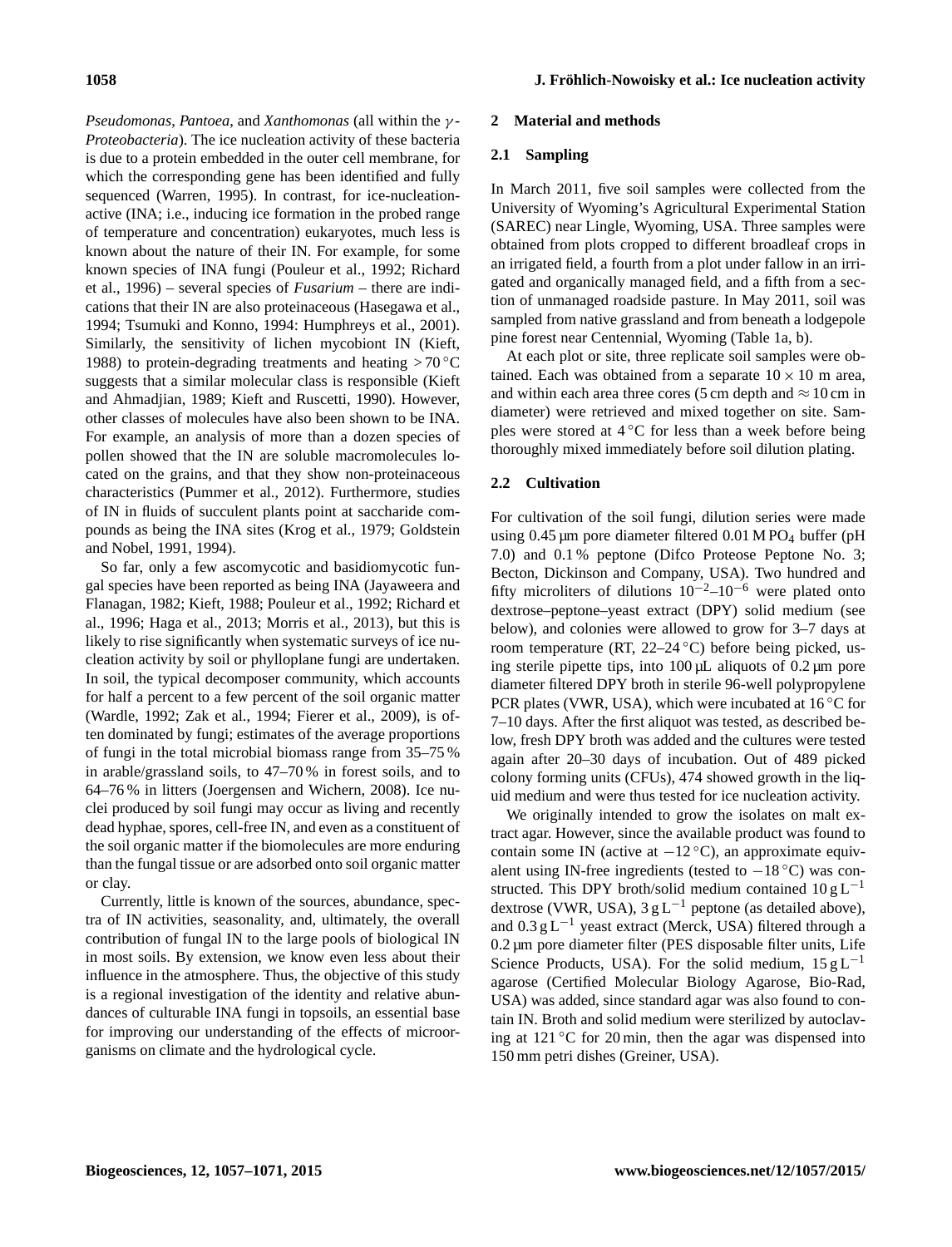| Site                    | Sampling date<br>(2011) | Lat      | Long         | Elevation<br>(m) | Annual<br>precipitation (mm)  | Annual avg<br>$T$ (°C) | Days with<br>air $T < 0$ °C | Vegetation                                                                                                                                             |
|-------------------------|-------------------------|----------|--------------|------------------|-------------------------------|------------------------|-----------------------------|--------------------------------------------------------------------------------------------------------------------------------------------------------|
|                         |                         |          |              |                  | Crop soils                    |                        |                             |                                                                                                                                                        |
| Alfalfa <sup>a</sup>    | 2 Mar                   | 42.12266 | $-104.38585$ | 1270             | 336                           | 9.3                    | 181                         | Dead material on surface from<br>previous year's sowing of al-<br>falfa, orchard grass, and meadow<br>brome.                                           |
| Bean <sup>a</sup>       | 2 Mar                   | 42.13167 | $-104.39413$ | 1270             | 336                           | 9.3                    | 181                         | Bare at sampling. Previous year<br>was a mixed crop of dry beans.                                                                                      |
| Potato <sup>a</sup>     | 2 Mar                   | 42.13167 | $-104.39516$ | 1270             | 336                           | 9.3                    | 181                         | Bare at sampling. Previous year<br>was potato.                                                                                                         |
| Sugar beet <sup>a</sup> | 2 Mar                   | 42.12878 | $-104.39516$ | 1270             | 336                           | 9.3                    | 181                         | Bare at sampling. Previous year<br>was Roundup Ready sugar beet.                                                                                       |
|                         |                         |          |              |                  | Native and uncultivated soils |                        |                             |                                                                                                                                                        |
| Forest <sup>b</sup>     | 24 May                  | 41.32436 | $-106.16007$ | 2610             | 385                           | 4.6                    | 214                         | Lodgepole pine, with understory<br>of elk sedge, low sedge, creeping<br>juniper, Oregon grape, kinnikin-<br>nick, woods rose, and heartleaf<br>arnica. |
| Grassland <sup>b</sup>  | 24 May                  | 41.2881  | $-106.11124$ | 2420             | 385                           | 4.6                    | 214                         | Bluebunch wheatgrass,<br>Idaho<br>fescue, western wheatgrass, and<br>threetip sagebrush.                                                               |
| Pasture <sup>a</sup>    | 2 Mar                   | 42.13243 | $-104.39428$ | 1270             | 336                           | 9.3                    | 181                         | Smooth<br>brome<br>and<br>downy<br>brome.                                                                                                              |

**Table 1a.** Description of sampling sites.

<sup>a</sup> Lingle<sup>b</sup> Centennial.

#### **Table 1b.** Characterization of soil samples.

| Site       | Soil type                                                                                                                                     | % $SOMc$ | %N    | pH   |
|------------|-----------------------------------------------------------------------------------------------------------------------------------------------|----------|-------|------|
|            | Crop soils                                                                                                                                    |          |       |      |
| Alfalfa    | Haverson & McCook light brownish-gray                                                                                                         | 0.95     | 0.076 | 8.1  |
| Bean       | floodplain loams. <sup>a</sup><br>Haverson & McCook light brownish-gray<br>floodplain loams. <sup>a</sup>                                     |          |       |      |
| Potato     | Haverson & McCook light brownish-gray<br>floodplain loams. <sup>a</sup>                                                                       |          |       |      |
| Sugar beet | Haverson & McCook light brownish-gray<br>floodplain loams. <sup>a</sup>                                                                       | 1.3      | 0.11  | 8.15 |
|            | Native and uncultivated soils                                                                                                                 |          |       |      |
| Grassland  | Greyback very cobbly sandy loam; out-<br>wash from alluvial fan. Surface layer grayish<br>brown to brown very cobbly sandy loam. <sup>b</sup> | 3.7      | 0.27  | 6.45 |
| Forest     | Ansile-Granile gravelly sandy loam. 5 cm<br>layer of needles and bark residue. <sup>b</sup>                                                   | 100      | 2.05  | 5.9  |
| Pasture    | Haverson & McCook light brownish-gray<br>floodplain loams. <sup>a</sup>                                                                       | 4.7      | 0.465 | 7.85 |

<sup>a</sup> Soil survey of Goshen County, south part, Wyoming, 1971. United States Department of Agriculture, Soil Conservation Service, 102 pp. <sup>b</sup> Soil survey of Albany County Area, Wyoming, 1998. United States Department of Agriculture, Natural Resources Conservation Service, U.S Government Printing Office, 540 pp. <sup>c</sup> Soil organic matter (SOM) contents obtained by multiplying percentage carbon by 1.724.

## **2.3 Initial screening for ice nucleation activity**

An aliquot of each culture containing visible mycelia was tested for its ice nucleation activity in a temperature range from  $-2$  to  $-12$  °C. Aliquots of 50 µL were transferred to wells of a fresh, sterile, 96-well PCR tray which was cooled in a thermal cycler (PTC-200, MJ Research, USA). The cycler was programmed to descend in  $0.5$  or  $1\,^{\circ}\text{C}$  decrements from −2 to −9 ◦C (the limit of the machine). Temperature variation across the cooling block was  $\pm 0.2$  °C of the real temperature measured using a thermistor (VPT-0300, Bio-Rad, USA). After a 5 min dwell time at each temperature, the number of frozen wells was counted and the temperature lowered to the next level. Once cooled to  $-9^{\circ}C$ , the tray was transferred to a 96-well aluminum incubation block (VWR, USA) which had been precooled to  $\approx -12$  °C inside a foam box in a freezer. The thermistor was inserted into a side well and after 10 min the block temperature and number of frozen wells was recorded. Aliquots of uninoculated DPY broth were used as negative controls. Ice-nucleationactive *Fusarium acuminatum* cultures (provided courtesy of Linda Hanson, Michigan State University) were used as positive controls ( $\approx 10^9 \text{ IN } \text{g}^{-1}$  mycelium). Ice-nucleation-active isolates were then subcultured on DPY agar, incubated at RT for 3–7 days, and tested again (aerial mycelium picked and suspended in 50 µL fresh DPY broth) to confirm activity. To test for possible contaminants, microscopic investigations as well as qPCR on the bacterial *ina* gene following the protocol by Hill et al. (2014) were performed. Cultures which seemed to be mixed were subcultured by plating small pieces from the diffuse leading edge of growth to recover single isolates. Only pure cultures were used for further freezing tests and identification.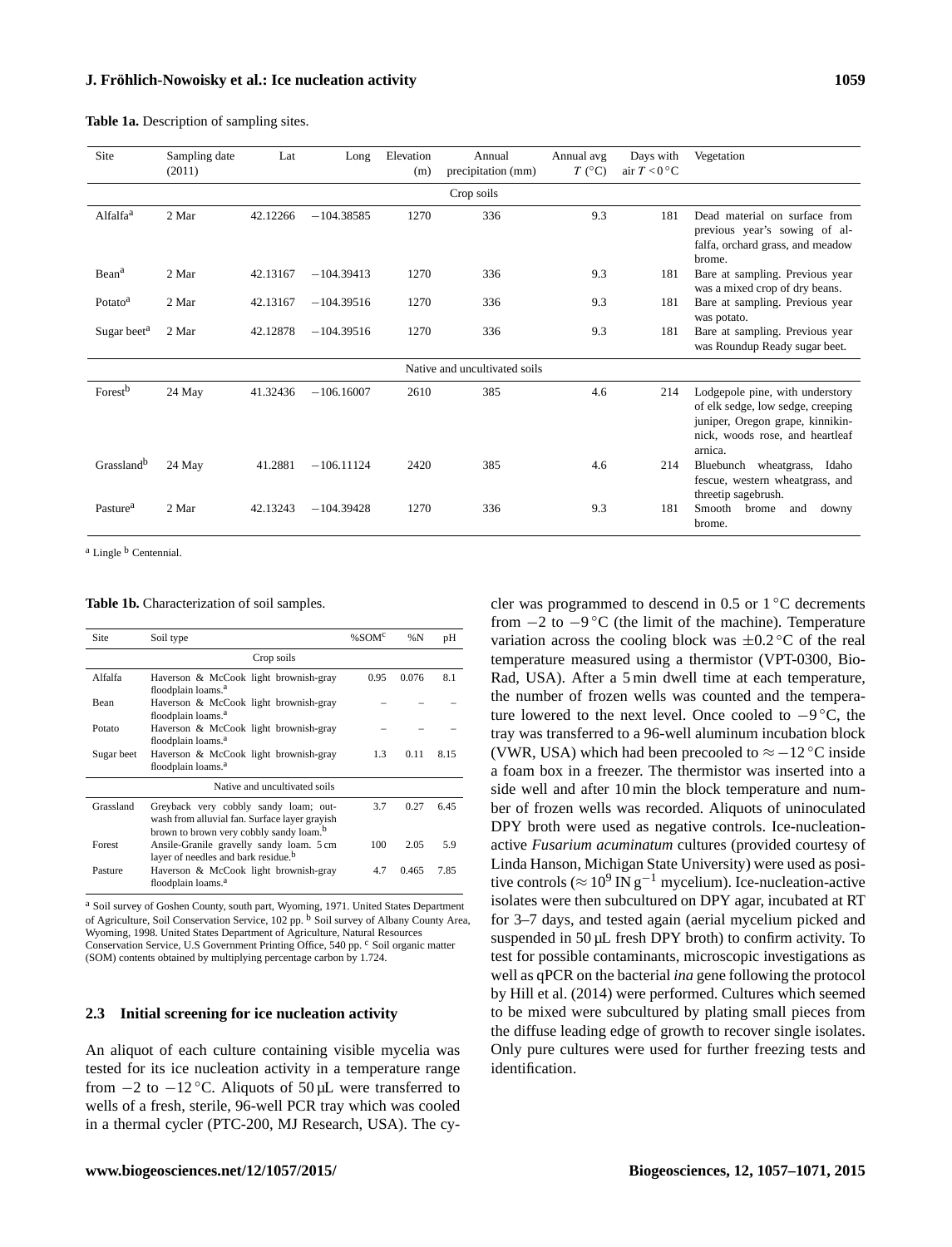## **2.4 Identification and phylogenetic analysis**

For identification and phylogenetic analyses, hyphae and spores were first picked using sterile pipette tips (Eppendorf, Germany) into  $20 \mu L$  water and lysed at 95 °C for 10 min. This lysate was used as a PCR template. To amplify fungal DNA for sequencing, two PCRs, one of the internal transcribed spacer (ITS) and a second of a gene for  $\gamma$ -linolenic elongase (GLELO), were performed. Each 25 µL reaction mixture contained the template DNA (1  $\mu$ L), 1 × PCR buffer (Sigma-Aldrich, Germany), 0.2 mM each dNTP (Roth, Germany),  $0.33 \mu M$  of each primer (Sigma-Aldrich, Germany), and 1.25 units of JumpStart™ REDTaq DNA polymerase (Sigma-Aldrich, Germany). A negative control was included in all PCR runs.

PCR reactions were performed with the primer pairs GLELOfor/GLELOrev (Takeno et al., 2005) and ITS4/ITS5 (White et al., 1990). The thermal profile (DNA Engine, Bio-Rad Laboratories, Germany) was as follows: initial denaturing at 94 ◦C for 3 min; 35 cycles with denaturing at 94 ◦C for 30 s, annealing at 52.5 °C for 60 s (GLELO) or 54 °C for 30 s (ITS), elongation at  $72 \degree$ C for  $90 \degree$  (GLELO) or 45  $\degree$  (ITS); and a final extension step at 72 ◦C for 5 min.

Amplification products for sequencing were cloned using the TOPO TA Cloning® Kit (Invitrogen, Germany) following the supplier's instructions. Colonies containing inserts were identified by means of blue–white selection and lysed in 20 µL H<sub>2</sub>O for 10 min at 95 °C. The inserts of 6–12 colonies of each cloning reaction were amplified using 1.5 µL cell lysate in a 25 µL reaction. The PCR reaction mixture contained  $1 \times$  JumpStartREDTaq Ready Mix (Sigma-Aldrich, Germany) and 0.25 µM of each primer (Sigma-Aldrich, Germany). PCR reactions were performed with the primer pair M13F-40 and M13R, and the thermal profile was as follows: initial denaturing at 94  $\degree$ C for 5 min; 40 cycles at 94  $\degree$ C for 30 s, annealing at 55 °C for 1 min, elongation at 72 °C for 1 min; and a final extension step at 72 ◦C for 15 min. For sequencing, up to 10 colony PCR products per isolate and gene were chosen.

DNA sequences were determined with ABI Prism 377, 3100, and 3730 sequencers (Applied Biosystems, Germany) using BigDye Terminator v3.1 chemistry at the Max Planck Genome Centre of the Max Planck Institute for Plant Breeding Research, Cologne, Germany. The quality of all sequences was manually checked. For comparison with known sequences, databank queries using the Basic Local Alignment Search Tool (BLAST) were performed via the website of the National Center for Biotechnology Information (NCBI, [http://www.ncbi.nlm.nih.gov/\)](http://www.ncbi.nlm.nih.gov/). Alignments were done using ClustalW within BioEdit [\(http://www.mbio.](http://www.mbio.ncsu.edu/bioedit/bioedit.html) [ncsu.edu/bioedit/bioedit.html\)](http://www.mbio.ncsu.edu/bioedit/bioedit.html) and manually checked. Phylogenetic trees were constructed using MEGA version 5 (Tamura et al., 2011). MEGA's model selection facility was used to choose the best models by employing the maximum likelihood method and optimizing a neighbor-joining (NJ) tree. DNA- and amino acid-derived trees were calculated using NJ with a 2000-replicate bootstrap analysis (Felsenstein, 1985).

## **2.5 Freezing spectra (number of IN)**

After initial selection and identification, the fungi were subcultured on PDA (potato dextrose agar, VWR, Germany) plates, and further freezing experiments were performed to characterize their ice nucleation activity. To perform tests below −9 ◦C, another ice spectrometer for droplet arrays using 96-well PCR trays was constructed. Holes were drilled through the base of a 96-well aluminum block (VWR, Germany), which was then connected to a Julabo Presto A30 cooling bath operating with Thermal HL40 (Julabo, Germany) as cooling liquid. For accurate control and regulation of the block temperature, an additional PT100 temperature sensor was integrated within the aluminum block. The block, which was initially stabilized at  $-4$ °C, was then cooled in 0.5 to  $2^{\circ}$ C steps to  $-15^{\circ}$ C. Each transition took 12 min in order to allow time for the system to equilibrate and dwell at the new temperature for at least 5 min. The number of frozen wells was counted.

For the determination of the IN per gram of mycelium, the entire mass of mycelium (containing spores) of a fungal culture was harvested by scraping it off the PDA surface and transferred it into a sterile 15 mL Falcon tube (SPL Lifesciences, Korea) which was weighed before and after harvesting. Depending on the individual isolates, between 0.1 and 1.3 g of mycelium could be harvested. Ten milliliters of 0.1 µm pore diameter sterile, filtered (Acrodisc, PES, Pall, Germany), deionized water was added and the suspension shaken for 1 min on a vortex mixer. The solution was then filtered through a 5 µm pore diameter filter (Acrodisc, PES, Pall, Germany) and diluted up to  $10^{-8}$  with 0.1 µm pore diameter filtered deionized water. From several of the dilutions, 24–88 (mostly 32) aliquots of 50 µL were then tested for freezing as described above. Aliquots of 0.1 µm pore diameter filtered deionized water were used as negative controls. The absence of IN on the PDA plates was confirmed as follows: a loop was scraped over the agar surface, as during mycelium harvest, and then dipped into 0.1 µm pore diameter filtered deionized water, which was tested. The concentration of IN per gram of mycelium was calculated using a variant of the formula of Vali (Eq. 1, Vali, 1971):

$$
n_{\rm m} \left[ g^{-1} \right] = -\ln(1 - f_{\rm ice}) \cdot \frac{V_{\rm wash}}{V_{\rm drop}} \cdot \frac{F_{\rm dil}}{m_{\rm myc}},\tag{1}
$$

where  $n<sub>m</sub>$  is the number of IN per gram of mycelium,  $f<sub>ice</sub>$  the fraction of frozen droplets, V<sub>wash</sub> the volume of water added for washing (10 mL in this study),  $V_{drop}$  the droplet volume in the freezing assay (0.05 mL in this study),  $F_{\text{dil}}$  the dilution factor of the suspension, and  $m_{\text{mvc}}$  the mass of the mycelium. Binomial confidence intervals  $(CI_{95\%})$  were derived by using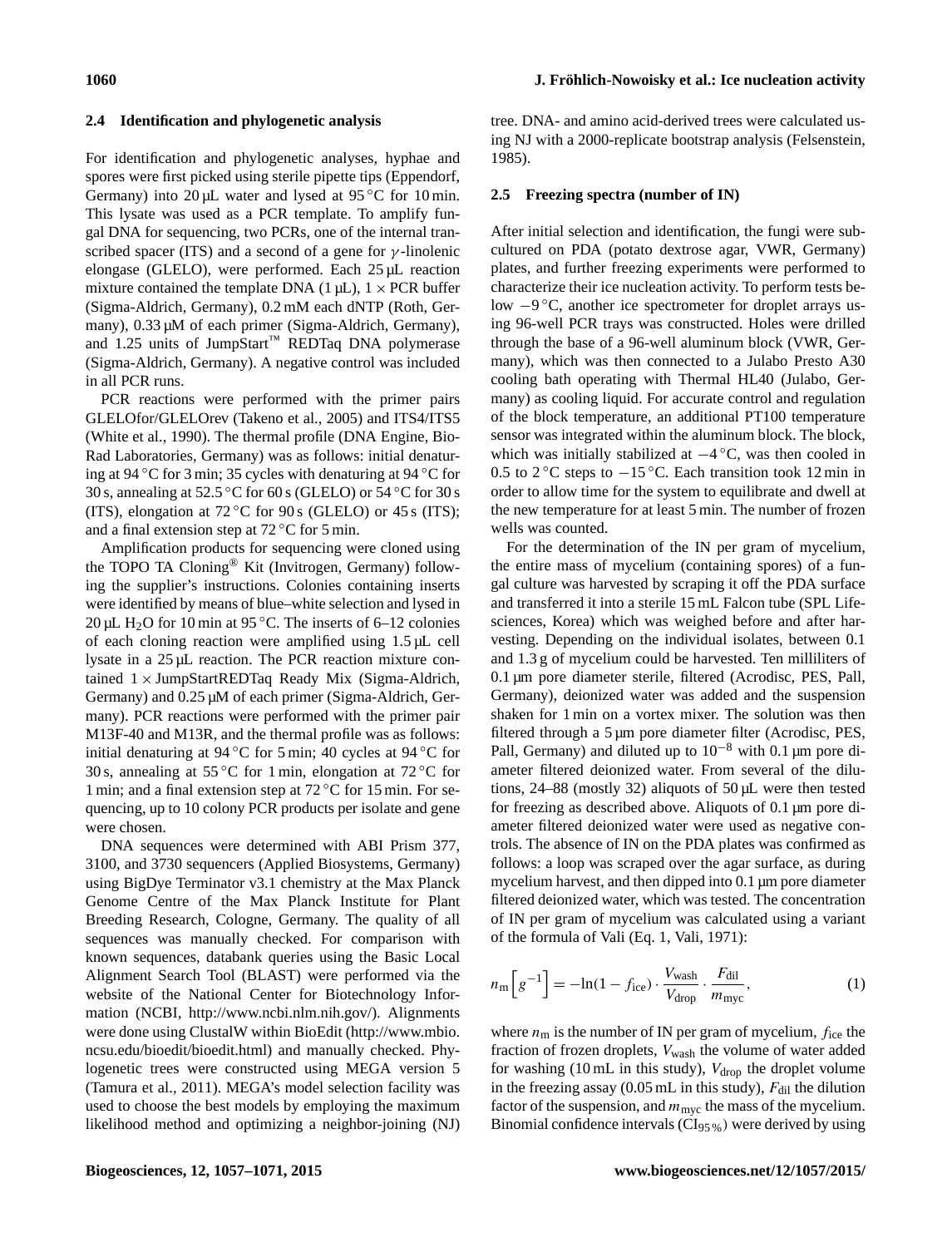Eq. (2) as recommended by Agresti and Coull (1998):

$$
\text{CI}_{95\%} = \left(f_{\text{ice}} + \frac{1.96^2}{2n} \pm 1.96\sqrt{\left[f_{\text{ice}}\left(1 - f_{\text{ice}}\right) + 1.96^2/4n\right]/n}\right) \quad (2)
$$

$$
/ \left(1 + 1.96^2/n\right),
$$

where  $n$  is the total number of droplets.

#### **2.6 Size and mass determination of the IN**

The 5  $\mu$ m filtrate was further filtered through 0.1  $\mu$ m pore size filters (Acrodisc, PES, Pall, Germany) and Vivaspin® filter tubes (Sartorius, Germany) of different mass exclusion limits (100, 300 kDa). These filtrates were then tested for freezing activity as described above.

#### **2.7 Enzymatic, chemical, and heat treatments**

To further characterize the IN, the effects of proteinand lipid-degrading enzymes, protein- and carbohydratedegrading chemicals, and heat were investigated. Aliquots of the  $0.1 \mu m$  filtrates were treated as follows: (A) 1 h with  $50 \,\mathrm{mg}\,\mathrm{mL}^{-1}$  of the enzymes: (i) papain (AppliChem, Germany) at 60 ◦C, (ii) pepsin (Sigma-Aldrich, Germany) at 37 °C, pH 1.5, or (iii) lipase (AppliChem, Germany) at  $37$  °C; (B)  $1-2h$  at room temperature with (i) 6 M guanidinium chloride (Promega, Germany) or (ii) 0.3 M boric acid (National Diagnostics, USA); and (C) 1 h at (i)  $60^{\circ}$ C or (ii) 98 °C. Controls of enzyme or chemical solutions of the same concentration were included as reference measurements. The ice nucleation activity of the treated aliquots was tested after appropriate dilution as described above.

#### **2.8 Nucleotide sequence accession numbers**

The sequences from the isolates of the present study have been deposited in GenBank under accession numbers KJ469804-KJ469842 for internal transcribed spacer (ITS) sequences and KJ469843-KJ469875 for GLELO ( $\gamma$ linolenic elongase) sequences.

#### **3 Results**

Soil samples were collected in spring 2011 at four cropped sites, one pasture, and from two areas of native vegetation in southeast Wyoming, USA (see Table 1a, b for site and soil details). Soil dilution series were prepared and all 474 fungal CFUs obtained were tested for ice nucleation activity to  $-15$  °C. As shown in Tables 2 and 3, 8 % (39) of all CFUs from these seven soils showed freezing activity between −5 and −6 ◦C. The proportion of INA fungi varied for different soils, from 0 % in the bean plot to 25 % in an adjacent sugar beet plot (crops are the previous season's plantings, since plots were still bare at the time of sampling).

|            | Total<br><b>CFU</b> | INA M. alpina<br><b>CFU</b>   |            | Fungi<br>$(CFU g^{-1})$ | INA M. alpina<br>$(CFU g^{-1})$ |
|------------|---------------------|-------------------------------|------------|-------------------------|---------------------------------|
| Number     | 474                 | 39                            | Mean       | $6.0 \times 10^{4}$     | $2.9 \times 10^{3}$             |
|            |                     |                               | Crop soils |                         |                                 |
| Alfalfa    | 65                  | 3                             |            | $5.3 \times 10^{4}$     | $6.0 \times 10^{2}$             |
| Bean       | 21                  |                               |            | $8.4 \times 10^{4}$     |                                 |
| Potato     | 12                  | $\overline{c}$                |            | $4.8 \times 10^{4}$     | $4.0 \times 10^{3}$             |
| Sugar beet | 88                  | 22                            |            | $6.4 \times 10^{4}$     | $8.0 \times 10^{3}$             |
|            |                     | Native and uncultivated soils |            |                         |                                 |
| Forest     | 36                  | 6                             |            | $4.3 \times 10^{4}$     | $4.8 \times 10^{3}$             |
| Grassland  | 52                  |                               |            | $3.3 \times 10^{4}$     | $2.0 \times 10^{2}$             |
| Pasture    | 200                 | 5                             |            | $9.7 \times 10^{4}$     | $2.8 \times 10^{3}$             |

Pasture 200 5 9.7  $\times$  10<sup>4</sup>

**Table 2.** Numbers and concentration of cultivable fungi and ice nu-

cleating *M. alpina* in different soil types.

All 39 INA isolates were identified as *Mortierella alpina* (*Mortierellales*; *Mucoromycotina/Mortierellomycotina*; Hibbett et al., 2007; Hoffmann et al., 2011) based on sequencing of both the ITS regions and the GLELO ( $\gamma$ -linolenic elongase) gene (Table 3). The identity of the sequences with the best matches in the GenBank database was 99–100 % (Table 3), although they showed a wider range of 95–100 % similarity when compared to each other, a reflection of the diversity within the group. Indeed, the identity level between the ITS regions of different *M. alpina* isolates ranges from 94 to 100 % (Ho and Chen, 2008), almost twice the value of 3.24 % suggested for intraspecific variability within the zygomycotic fungi by Nilsson and Kristiansson (2008). The phylogeny of *Mortierellales* is poorly understood and a new classification based on modern phylogenetic methods has been recommended (Petkovits et al., 2011).

For a better characterization of the *M. alpina* isolates, a NJ tree was constructed using a 515 bp sequence of the partial ITS1-5.8S-partial ITS2 region of all INA isolates. Included for comparison were the best match sequences obtained from a BLAST search (Table 3), as well as sequences from *M. humilis* (AJ878778.1), *M. gamsii* (AJ878508.1), and *M. macrocystis* (AJ878781.1), which were used as out-groups (Kwasna et al., 2006; Ho and Chen, 2008). As shown in ´ Fig. 1, four clades of *M. alpina* were formed, each supported with high bootstrap values. These were classified as (A) predominantly uncultivated, (B) forest, (C) predominantly standard agricultural, and (D) high organic matter input agricultural. The isolates from the forest site were restricted to clade B; the single native grassland isolate was placed in clade A; pasture and alfalfa isolates were mostly restricted to clade C; and isolates from the harvested and ploughed sugar beet field, which contained many broken and decaying pieces of sugar beet root, accounted for  $\approx$  90 % of group D, as well as being common in clade C.

In order to further characterize the populations, the GLELO gene was used; GLELO is responsible for the conversion of γ -linolenic acid to dihomo-γ -linolenic acid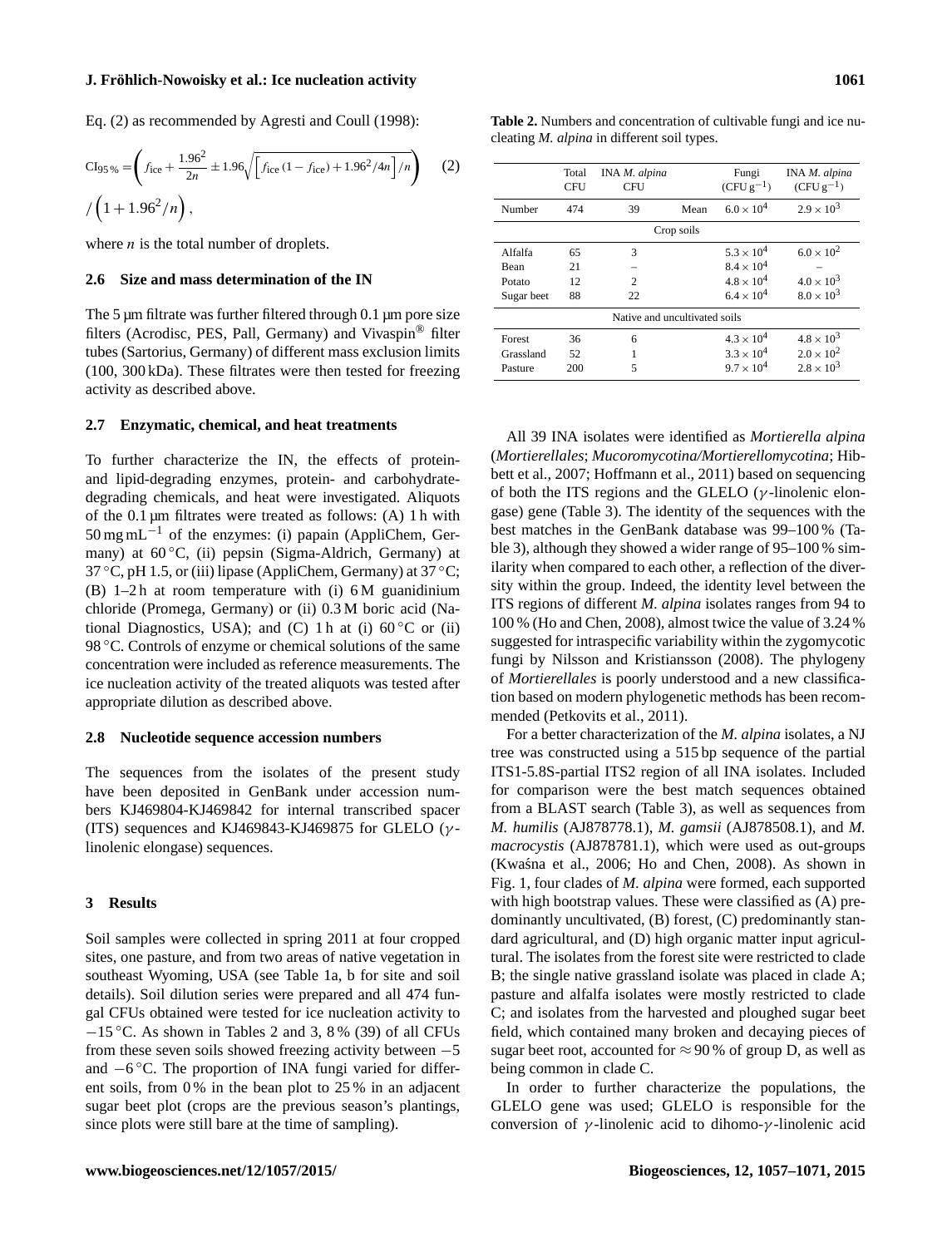|            |                |              |                                | <b>ITS</b>                          |                    | <b>GLELO</b>                        |                    |
|------------|----------------|--------------|--------------------------------|-------------------------------------|--------------------|-------------------------------------|--------------------|
| Site       | ID no.         | Clade        | $T_{initial}$<br>$(^{\circ}C)$ | Closest isolates<br>(accession no.) | Similarity<br>(% ) | Closest isolates<br>(accession no.) | Similarity<br>(% ) |
|            |                |              |                                | Crop soils                          |                    |                                     |                    |
| Alfalfa    | $\mathfrak{Z}$ | ${\bf D}$    | $-5$                           | M. alpina xsd08339<br>(EU918703)    | 99.4               | M. alpina ATCC 32221<br>(AF206662)  | 96.6               |
|            | 14             | $\mathsf{C}$ | $-5.5$                         | M. alpina CBS 528.72<br>(AJ271629)  | 99.6               | M. alpina ATCC 32221<br>(AF206662)  | 97.8               |
|            | 34             | $\mathbf C$  | $-6$                           | M. alpina CBS 528.72<br>(AJ271629)  | 99.4               | M. alpina ATCC 32221<br>(AF206662)  | 97.6               |
| Potato     | 12             | D            | $-5.5$                         | M. alpina xsd08339<br>(EU918703)    | 99.3               | M. alpina ATCC 32221<br>(AF206662)  | 96.6               |
|            | 13             | A            | $-5.5$                         | M. alpina ATT234<br>(HQ607903)      | 99.7               | M. alpina<br>(EU639657)             | 99.3               |
| Sugar beet | 5              | D            | $-5$                           | M. alpina xsd08339<br>(EU918703)    | 99.1               | M. alpina ATCC 32221<br>(AF206662)  | 96.6               |
|            | 6              | D            | $-5.5$                         | M. alpina xsd08339<br>(EU918703)    | 99.3               | M. alpina ATCC 32221<br>(AF206662)  | 96.6               |
|            | 7              | D            | $-5.5$                         | M. alpina xsd08339<br>(EU918703)    | 99.3               | M. alpina ATCC 32221<br>(AF206662)  | 96.4               |
|            | $\,$ 8 $\,$    | D            | $-5$                           | M. alpina xsd08339<br>(EU918703)    | 99.1               | M. alpina ATCC 32221<br>(AF206662)  | 96.6               |
|            | 9              | D            | $-5.5$                         | M. alpina xsd08339<br>(EU918703)    | 99.0               | n.s                                 |                    |
|            | 10             | D            | $-5$                           | M. alpina xsd08339<br>(EU918703)    | 99.1               | M. alpina ATCC 32221<br>(AF206662)  | 96.6               |
|            | 11             | D            | $-5.5$                         | M. alpina xsd08339<br>(EU918703)    | 99.1               | M. alpina ATCC 32221<br>(AF206662)  | 96.2               |
|            | 15             | D            | $-5.5$                         | M. alpina xsd08339<br>(EU918703)    | 99.0               | M. alpina ATCC 32221<br>(AF206662)  | 95.3               |
|            | 16             | $\mathsf{C}$ | $-5.5$                         | M. alpina CBS 528.72<br>(AJ271629)  | 99.3               | M. alpina ATCC 32221<br>(AF206662)  | 97.5               |
|            | 17             | $\mathsf{C}$ | $-5.5$                         | M. alpina CBS 528.72<br>(AJ271629)  | 99.4               | M. alpina ATCC 32221<br>(AF206662)  | 97.8               |
|            | 18             | D            | $-5.5$                         | M. alpina xsd08339<br>(EU918703)    | 99.1               | n.s                                 |                    |
|            | 19             | D            | $-5$                           | M. alpina xsd08339<br>(EU918703)    | 99.0               | M. alpina ATCC 32221<br>(AF206662)  | 96.6               |
|            | 20             | D            | $-5$                           | M. alpina xsd08339<br>(EU918703)    | 99.0               | M. alpina ATCC 32221<br>(AF206662)  | 96.2               |
|            | 21             | D            | $-5.5$                         | M. alpina xsd08339<br>(EU918703)    | 99.3               | n.s                                 |                    |
|            | 22             | $\mathsf{C}$ | $-5.5$                         | M. alpina CBS 528.72<br>(AJ271629)  | 99.6               | M. alpina ATCC 32221<br>(AF206662)  | 97.8               |
|            | 23             | D            | $-5.5$                         | M. alpina xsd08339<br>(EU918703)    | 99.1               | M. alpina ATCC 32221<br>(AF206662)  | 96.6               |
|            | 24             | $\mathsf{C}$ | $-5.5$                         | M. alpina CBS 528.72<br>(AJ271629)  | 99.6               | M. alpina ATCC 32221<br>(AF206662)  | 97.1               |
|            | 25             | D            | $-5.5$                         | M. alpina xsd08339<br>(EU918703)    | 99.3               | M. alpina ATCC 32221<br>(AF206662)  | 96.6               |

**Table 3.** Characteristics of *M. alpina* isolates. Site, ID number, phylogenetic clade, highest observed initial freezing temperature (Ti ), and closest GenBank matches and similarity for ITS and GLELO; n.s. stands for no sequence.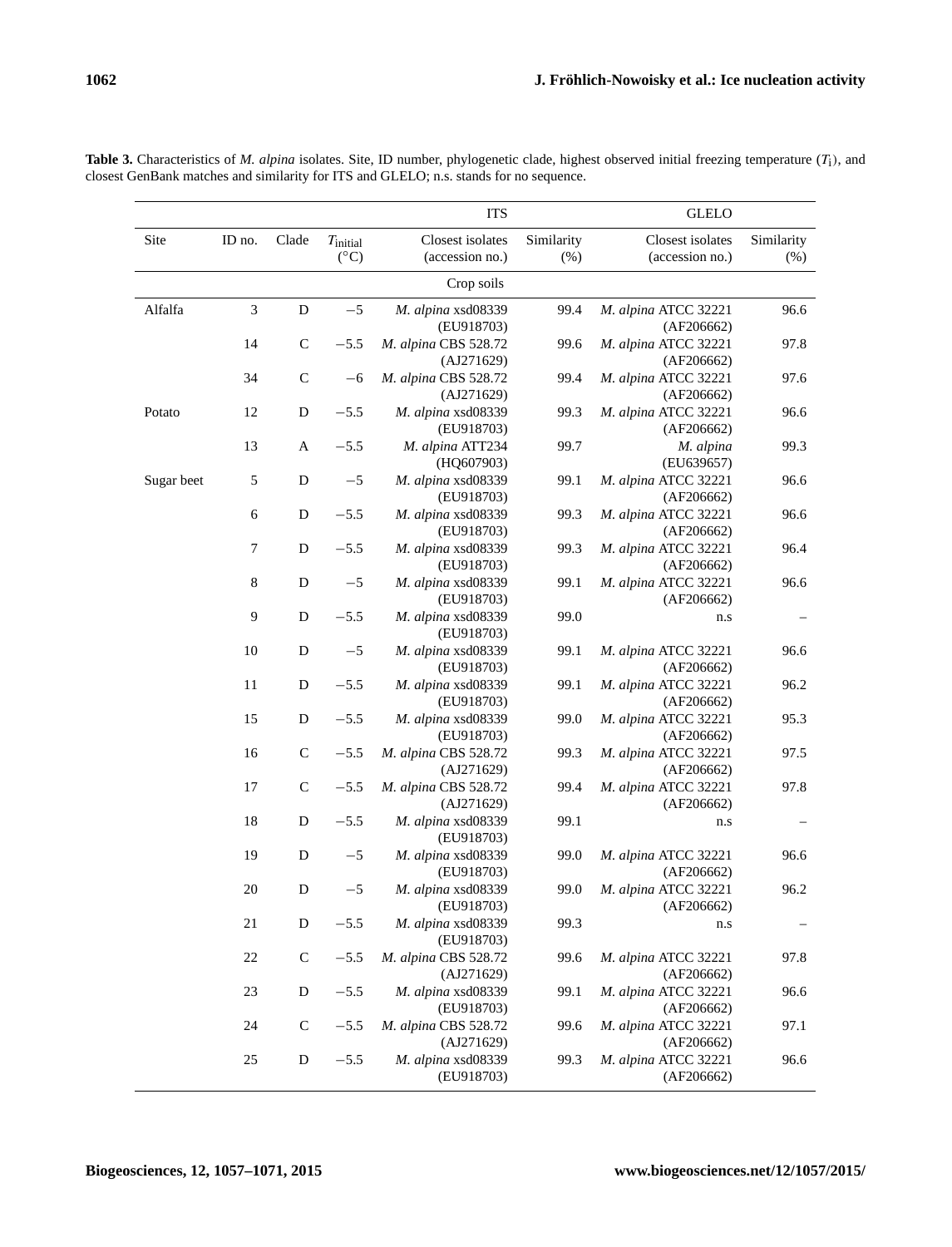**Table 3.** Continued.

|           |              |              |               | <b>ITS</b>                    |            | <b>GLELO</b>         |            |
|-----------|--------------|--------------|---------------|-------------------------------|------------|----------------------|------------|
| Site      | ID no.       | Clade        | $T_{initial}$ | Closest isolates              | Similarity | Closest isolates     | Similarity |
|           |              |              | $(^{\circ}C)$ | (accession no.)               | (% )       | (accession no.)      | (% )       |
|           |              |              |               | Crop soils                    |            |                      |            |
|           | 26           | ${\bf C}$    | $-6$          | M. alpina CBS 528.72          | 99.6       | M. alpina ATCC 32221 | 97.8       |
|           |              |              |               | (AJ271629)                    |            | (AF206662)           |            |
|           | 27           | D            | $-5.5$        | M. alpina xsd08339            | 99.3       | M. alpina ATCC 32221 | 96.6       |
|           |              |              |               | (EU918703)                    |            | (AF206662)           |            |
|           | 28           | D            | $-5.5$        | M. alpina xsd08339            | 99.1       | n.s                  |            |
|           |              |              |               | (EU918703)                    |            |                      |            |
|           | 42           | $\mathbf C$  | $-5.5$        | M. alpina CBS 528.72          | 99.0       | M. alpina ATCC 32221 | 97.8       |
|           |              |              |               | (AJ271629)                    |            | (AF206662)           |            |
|           |              |              |               | Native and uncultivated soils |            |                      |            |
| Forest    | 35           | $\, {\bf B}$ | $-5.5$        | Unc. Mortierella clone 1.12   | 98.9       | M. alpina CBS 608.70 | 93.3       |
|           |              |              |               | (FN565294)                    |            | (GU593327)           |            |
|           | 36           | $\, {\bf B}$ | $-5.5$        | Unc. Mortierella clone 1.12   | 99.0       | n.s                  |            |
|           |              |              |               | (FN565294)                    |            |                      |            |
|           | 37           | B            | $-6$          | Unc. Mortierella clone 1.12   | 98.9       | M. alpina CBS 608.70 | 93.3       |
|           |              |              |               | (FN565294)                    |            | (GU593327)           |            |
|           | 38           | B            | $-6$          | Unc. Mortierella clone 1.12   | 98.7       | M. alpina CBS 608.70 | 93.3       |
|           |              |              |               | (FN565294)                    |            | (GU593327)           |            |
|           | 39           | $\, {\bf B}$ | $-6$          | Unc. Mortierella clone 1.12   | 98.9       | M. alpina CBS 608.70 | 93.3       |
|           |              |              |               | (FN565294)                    |            | (GU593327)           |            |
|           | 40           | $\, {\bf B}$ | $-5.5$        | Unc. Mortierella clone 1.12   | 98.9       | n.s                  |            |
|           |              |              |               | (FN565294)                    |            |                      |            |
| Grassland | 41           | $\mathbf{A}$ | $-5$          | M. alpina ATT234              | 99.9       | M. alpina            | 100        |
|           |              |              |               | (HQ607903)                    |            | (EU639657)           |            |
| Pasture   | $\mathbf{1}$ | A            | $-5$          | M. alpina ATT234              | 99.7       | M. alpina            | 99.3       |
|           |              |              |               | (HQ607903)                    |            | (EU639657)           |            |
|           | 2            | $\mathbf C$  | $-5.5$        | M. alpina CBS 528.72          | 99.6       | M. alpina ATCC 32221 | 97.8       |
|           |              |              |               | (AJ271629)                    |            | (AF206662)           |            |
|           | 31           | $\mathbf C$  | $-5.5$        | M. alpina CBS 528.72          | 99.0       | M. alpina ATCC 32221 | 97.8       |
|           |              |              |               | (AJ271629)                    |            | (AF206662)           |            |
|           | 32           | $\mathsf{C}$ | $-5.5$        | M. alpina CBS 528.72          | 99.6       | M. alpina ATCC 32221 | 97.5       |
|           |              |              |               | (AJ271629)                    |            | (AF206662)           |            |
|           | 33           | $\mathbf C$  | $-5.5$        | M. alpina CBS 528.72          | 99.1       | M. alpina ATCC 32221 | 97.5       |
|           |              |              |               | (AJ271629)                    |            | (AF206662)           |            |

(Takeno et al., 2005). GLELO DNA was successfully amplified from all four groups. A NJ tree was constructed by using a 447 bp sequence of the GLELO gene from 33 INA isolates and the closest matches obtained from BLAST (Fig. S1, Table 3). The tree again contained four clades with identical placement of the isolates in the clades A, B, C, and D as derived using ITS (Fig. 1). The variants of GLELO possessed sequence similarities of 88–96 % at the DNA level and 90– 100 % at the protein level. Use of amino acid sequences to construct the tree led to branches C and D being grouped as a single clade (Fig. S2 in the Supplement), primarily due to the removal of codon degeneracies.

Recently, Wagner et al. (2013) studied the molecular phylogeny of the *Mortierellales* based on nuclear ribosomal DNA. They reported that the *M. alpina* complex formed a heterogeneous cluster, as also found in this study. To compare both data sets, a NJ tree was constructed including 22 of the *M. alpina* sequences from Wagner et al. (2013). The tree (Fig. S3) possessed six clades, with all isolates of this study distributed in four of the six clades.

For the characterization of the ice nucleation activity of *M. alpina,* freezing tests were performed from 24 randomly selected representatives from among the clades. The total number of IN per gram of mycelium (fresh weight) was in the range of  $\approx 10^2 - 10^9$  (Fig. 2). Generally, clade C had distinctly lower numbers, namely  $\approx 10^2 - 10^6$  g<sup>-1</sup>, while clade A and B had about  $10^8 - 10^9$  g<sup>-1</sup>, and clade D  $10^6 - 10^9$  g<sup>-1</sup>. When grouped according to different soil types (Fig. 3), the 23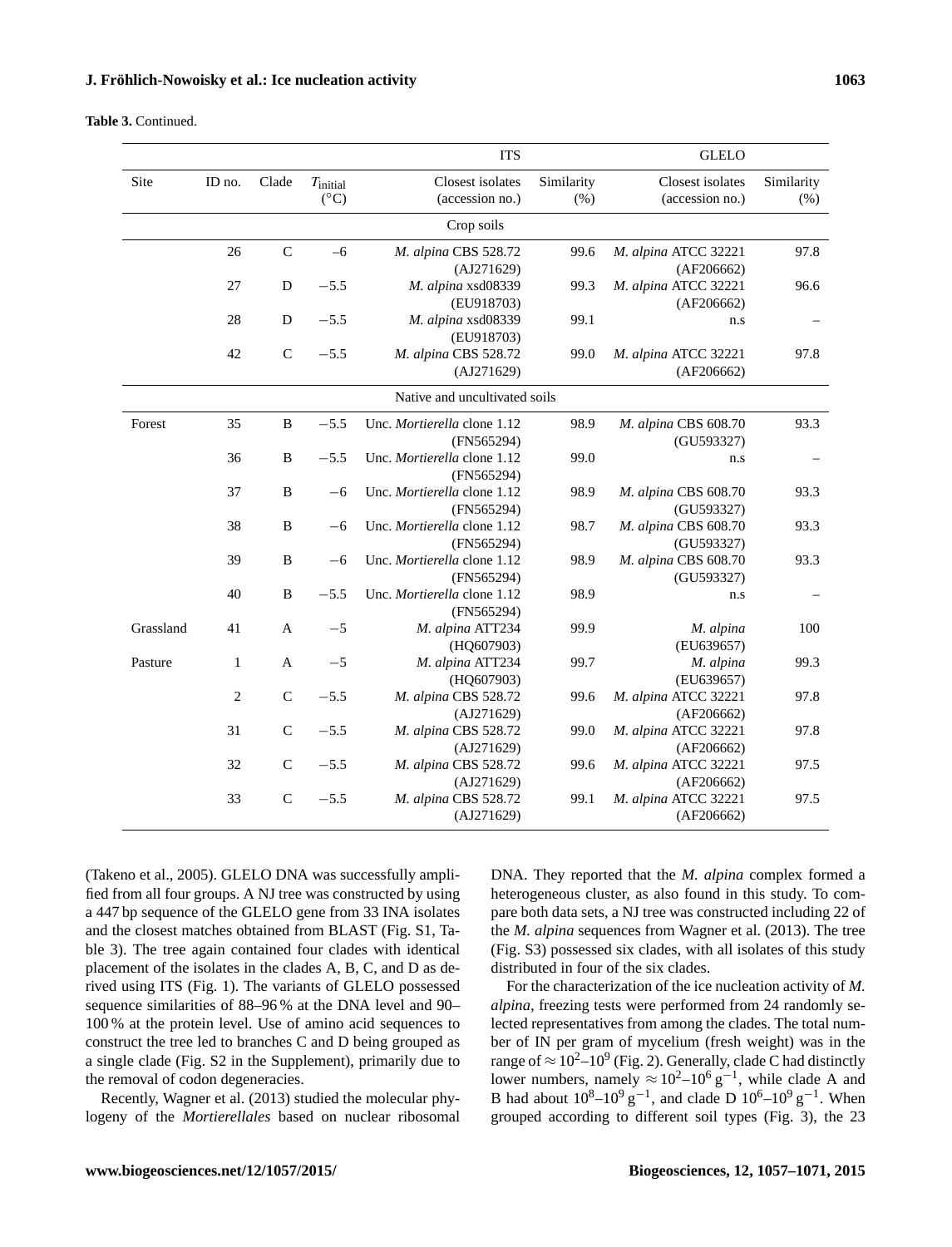

**Figure 1.** Neighbor-joining tree based on ITS sequences. The evolutionary distances were computed using the Tamura 3-parameter method (Tamura, 1992); units are the number of base substitutions per site. The rate variation among sites was modeled with a gamma distribution (shape parameter  $= 0.25$ ). Node support above 75 % is given. Note that the reference sequences named as *M. globalpina* and *M. amoeboidea* are also placed within the *M. alpina* complex as found by Wagner et al. (2013).

tested isolates from pasture, forest, sugar beet, grassland, and potato exhibited a consistency in possessing an intermediate range of between  $\approx 10^8$  and  $10^9$  IN per gram of mycelium, whereas the single alfalfa field isolate had the lowest number of IN ( $\approx 10^5$ g<sup>-1</sup>), 3-4 orders of magnitude less than the isolates from the other soil types.

To estimate the size and mass range of the IN, the mycelium/spore suspensions were filtered through 0.1  $\mu$ m pore diameter filters and Vivaspin® centrifugal concentrators with mass exclusion limits of 300 and 100 kDa. Filtrates of 0.1 µm pore diameter filters as well as 300 kDa spin columns retained activity (Table 4), but ice nucleation ac-

#### **1064 J. Fröhlich-Nowoisky et al.: Ice nucleation activity**

tivity was removed after passage through a 100 kDa device, with a few exceptions. This equates to a minimum diameter range of 6.1–8.8 nm for the cell-free IN of most isolates, while for some it suggests the IN are  $< 6.1$  nm (Erickson, 2009). To further characterize the IN, aliquots of the 0.1 µm filtrates were treated with different enzymes (papain, lipase), 6 M guanidinium chloride, or 0.3 M boric acid or were tested for heat stability at  $60^{\circ}$ C and  $98^{\circ}$ C (Fig. 4, Table 4). As shown in Table 4 the IN of most isolates were heat stable at 60 °C but lost ice nucleation activity after 98 °C treatment. Lipase and boric acid did not affect the ice nucleation activity significantly, whereas guanidinium chloride, a chemical that degrades proteins, had a strong effect. Treatment with the protein-degrading enzyme papain showed variable results: for clade A, papain had no effect, whereas clade B, C, and D showed a strong decrease in their ice nucleation activity when digested with papain. Clade A was thus treated with another protease, pepsin, which also did not affect the ice nucleation activity.

#### **4 Discussion**

To our knowledge, this is the first report of ice nucleation activity in the widespread soil fungus *M. alpina* (*Mortierellales*). Note that the placement of the order *Mortierellales* is currently under discussion: it is either placed within the subphyla *Mucoromycotina* or *Mortierellomycotina* (Hibbett et al., 2007; Hoffmann et al., 2011). However, this is also the first reported case of ice nucleation activity in a zygomycotic fungi, as all reported INA fungi previously belonged to the phyla *Ascomycota* and *Basidiomycota* (Jayaweera and Flanagan, 1982; Kieft and Ahmadjian, 1989; Henderson-Begg et al., 2009; Iannone et al., 2011; Haga et al., 2013; Huffman et al., 2013; Morris et al., 2013).

*Mortierella* ( $\approx$  90 species) are widespread and prominent members of soil and compost communities (Anastasi et al., 2005; Buée et al., 2009; Christensen, 2001; Nagy et al., 2011; Wagner et al., 2013), but they have also been found in air, sand storm dust, and rain samples (Hyland et al., 1953; Pawsey and Heath, 1964; Turner, 1966; Bokhary and Parvez, 1995; Kwaasi et al., 1998). *Mortierella* spp. are saprobic organisms utilizing decaying organic matter (Wagner et al., 2013), but, based on their ability to solubilize phosphorus, they can also form interactions with arbuscular mycorrhizal fungi, which are plant root symbionts (Zhang et al., 2011). They are also known to be hosts for mycoparasites (Turner, 1963; Upadhyay et al., 1981; Degawa and Gams, 2004) or are mycoparasites themselves (Willoughby, 1988).

The ability to act as an IN may be incidental in *M. alpina*, but its high temperature of activity suggests it provides an ecological advantage. The known INA fungi and bacteria (e.g., *Pseudomonas syringae*, *Xanthomonas campestris*, *Fusarium avenaceum*, *Puccinia* spp.) are mostly plant pathogens. Possession of ice nucleation activity has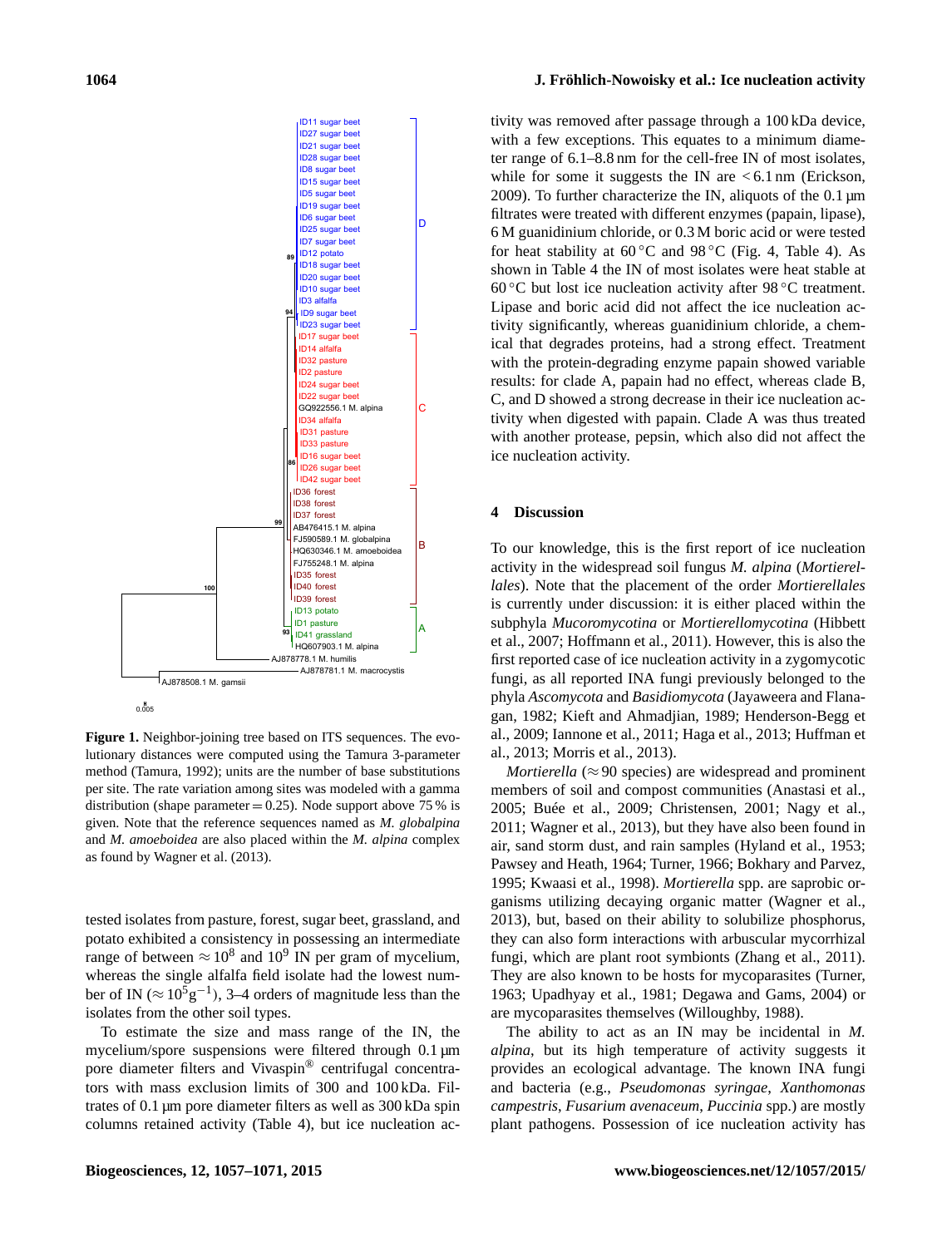

**Figure 2.** Average number of IN per gram of mycelium (fresh weight) for all clades. The clades are classified as **(a)** predominantly uncultivated, **(b)** forest, **(c)** predominantly standard agricultural, and **(d)** high organic matter input agricultural. The numbers in parentheses represent the number of isolates tested out of total number of isolates from each clade. Error bars represent the 95 % confidence intervals.

been correlated with aggressiveness (Morris et al., 2010), and it is hypothesized that the ice nucleation activity may have preceded the acquisition of virulence factors by both promoting precipitation to aid dissemination (Morris et al., 2008, 2010) and by helping to injure plant tissues to make nutrients available for establishment (Lindow, 1983; Morris et al., 2010).

*M. alpina* is not a pathogen, but it is a cold-adapted organism. The ice nucleation activity might be one aspect of its overwintering strategy, whereby physical damage can be avoided through protective extracellular freezing (Weete and Gandhi, 1999; Zachariassen and Kristiansen, 2000; Frisvad, 2008).

*M. alpina* is known to convert various carbon sources into lipids and to accumulate large amounts of fatty acids such as  $\gamma$ -linolenic, arachidonic, and eicosapentaenoic acid (Batrakov et al., 2002; Petkovits et al., 2011). The availability of much readily decomposable organic matter, due to the presence of many decaying fragments of sugar beet roots left behind after harvesting, may explain why *M. alpina* comprised 25 % of all fungal isolates from sugar beet, the highest of any soil sampled in this study. Fatty acids are known to play a protective role in psychrotolerant *Mortierella* spp. (Weete and Gandhi, 1999; Frisvad, 2008). Arachidonic acid is a polyunsaturated fatty acid that can comprise up to 54 % of the fatty acids in the mycelium (Weete and Gandhi, 1999; Lounds et al., 2007; Ho and Chen, 2008) and may help to regulate lipid fluidity, necessary for survival at low temperatures (Margesin and Schinner, 1994; Margesin et al., 2007). The ability of *Mortierella* to survive freezing was demonstrated by Morris et al. (1988), who obtained high recovery rates for *M. elongata* in cryo-preservation experiments using **Figure 2.** Awores **Figure 3.** Awong the mean-form of the mean-form of the system and and any of the mean-form of the system and any of the system and any of the system and any of the system and any of the system and a sy



**Figure 3.** Average number of IN per gram of mycelium for the isolates of different soil types. The numbers in parentheses represent the number of isolates tested out of the total number of isolates each sampling site. Error bars represent the 95 % confidence intervals.

Other than that, the ice nucleation activity may play a role in mycoparasitism or even be a useful mechanism for cleaving soil aggregates or rock to expose new surfaces to facilitate the release of phosphorus. As suggested for *Fusarium* and lichens (Kieft and Ahmadjian, 1989; Pouleur et al., 1992), the ice nucleation activity in *M. alpina* may also be beneficial in attracting moisture and water in relatively dry soils, e.g., for germination.

In terms of number of IN per gram of mycelium (up to 10<sup>9</sup> ), the values obtained from *M. alpina* are similar to those obtained for *P. syringae* and *Fusarium acuminatum* (Pouleur et al., 1992). However, in contrast to bacterial IN, where different classes of IN are active at different temperatures due to different-sized aggregates (Phelps et al., 1986; Govindarajan and Lindow, 1988; Turner et al., 1990; Ruggles et al., 1993), the *M. alpina* IN seem to form only a single activity class within the tested temperature range. Interestingly, while the initial freezing temperature of  $-5$  to  $-6$ °C (Fig. 2, Table 3) would correspond to type 2 bacterial IN, i.e., the same as the glycoprotein structure (Kozloff et al., 1991; Ruggles et al., 1993), their < 300 kDa size is only about one-tenth of the corresponding bacterial type 2 IN (Govindarajan and Lindow, 1988).

For further characterization of the IN, chemical, enzymatic, and thermal treatments were performed. The sensitivity to guanidinium chloride, papain, and 98 ◦C heat treatment indicates that a protein is important in the activity of *M. alpina* IN. Interestingly, clade A IN are not affected by papain or pepsin, which might be explained by the specificity of the enzymes as clade A IN are also sensitive to guanidinium chloride, a chemical that degrades proteins. Thus, clade A IN seem to either differ in their amino acid sequence compared to the other clades, or might be protected by non-protein side chains. For all clades, lipids seem not to play any important role. Carbohydrate functionalization with boric acid showed no impact on the ice nucleation activity; however, the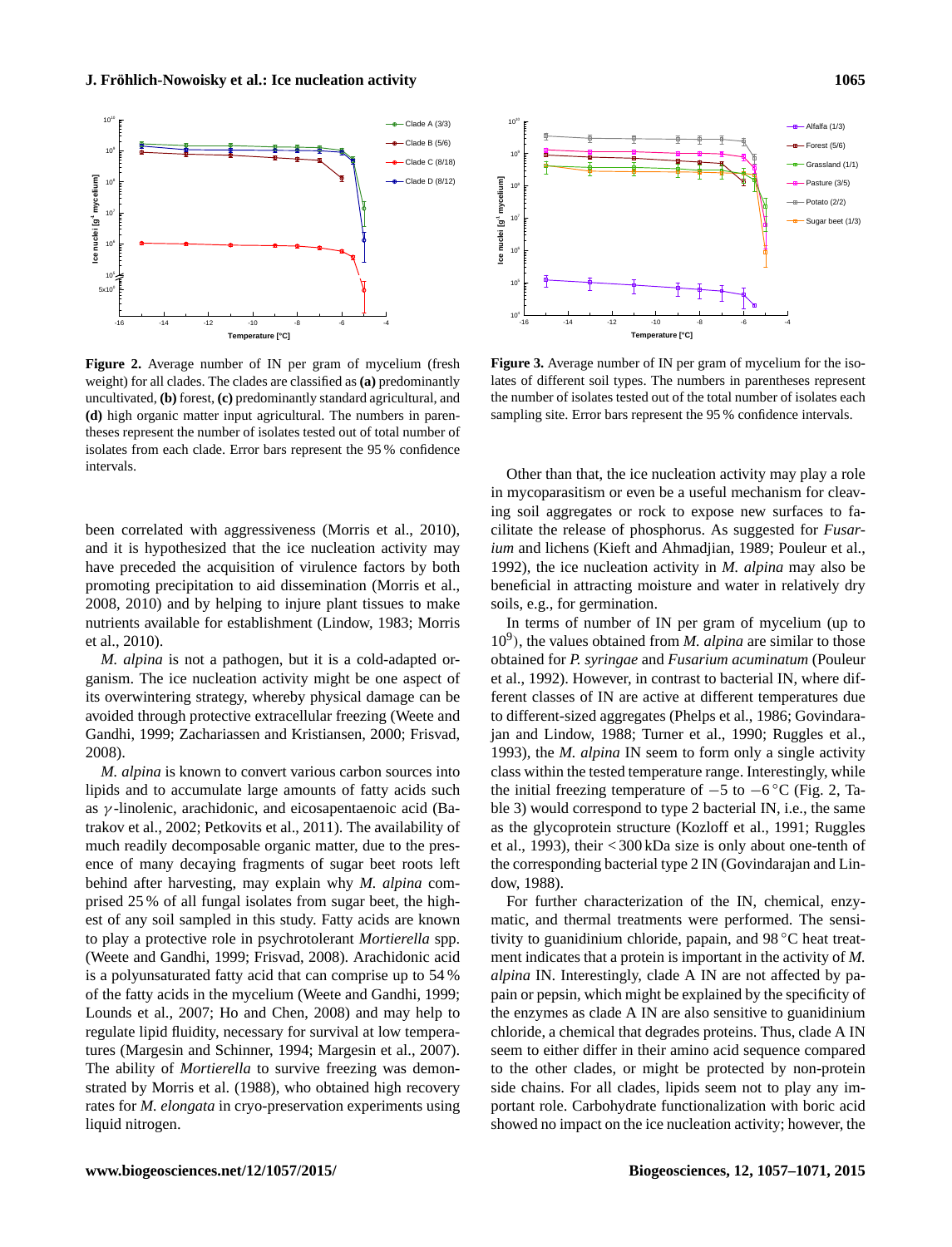Table 4. Changes of number of IN in orders of magnitude after filtration (5, 0.1 µm; 300, 100 kDa), thermal (60, 98 ℃), chemical (guanidinium chloride (G.Cl) or boric acid (B.A)), or enzymatic (lipase, papain, pepsin) treatments at −11 °C relative to the activity of the 0.1 µm filtrate of selected *M. alpina* isolates; dashes mean not measured.

| Isolate | $5 \mu m$ | $0.1 \,\mathrm{\mu m}$ | 300 kDa | 100 kDa | $60^{\circ}$ C | 98 °C   | G.Cl    | B.A                      | Lip                             | Pap                      | Pep                      |
|---------|-----------|------------------------|---------|---------|----------------|---------|---------|--------------------------|---------------------------------|--------------------------|--------------------------|
| 01A     | 0.4       | 0.0                    | $-0.4$  | $-5.8$  | 0.2            | $-4.2$  | $-4.8$  | 0.0                      | $-0.2$                          | 0.0                      | $-0.7$                   |
| 13A     | 0.1       | 0.0                    | 0.2     | $-5.3$  | 0.1            | $-4.8$  | $-4.9$  | 0.5                      | $-0.1$                          | 0.1                      | $-0.2$                   |
| 41A     | 0.3       | 0.0                    | 0.1     | $-6.0$  | 0.2            | $-4.6$  | $-4.1$  | $\equiv$                 | $-0.4$                          | $-1.0$                   | $-0.1$                   |
| 35B     | $-0.1$    | 0.0                    | $-0.3$  | $-5.2$  | $-2.2$         | $-6.2$  | $-5.8$  | $\overline{\phantom{m}}$ | $\hspace{0.1mm}-\hspace{0.1mm}$ | $\overline{\phantom{m}}$ |                          |
| 36B     | 0.2       | 0.0                    | $-0.2$  | $-5.4$  | 0.0            | $<-7.0$ | $-5.6$  | $-0.5$                   | $-0.8$                          | $-4.4$                   |                          |
| 37B     | $-0.3$    | 0.0                    | $-0.2$  | $-3.2$  | $-0.5$         | $<-7.0$ | $<-7.0$ | $-0.7$                   | $-0.7$                          | $-2.6$                   |                          |
| 38B     | 0.5       | 0.0                    | 0.1     | $-4.8$  | $-2.0$         | $-6.8$  | $<-7.0$ | $\overline{\phantom{m}}$ | $-0.8$                          | $-4.4$                   |                          |
| 40B     | 0.0       | 0.0                    | 0.0     | $-4.4$  | $-0.5$         | $<-7.0$ | $-6.2$  | $-0.2$                   | $-0.3$                          | $-2.2$                   |                          |
| 14C     | 0.1       | 0.0                    | $0.0\,$ | $<-3.0$ | $-0.4$         | $<-3.0$ | $<-3.0$ | $-0.2$                   | 0.0                             | $-2.6$                   |                          |
| 16C     | 0.0       | 0.0                    | 0.0     | $-2.0$  | 0.1            | $-3.4$  | $<-3.0$ | $\overline{\phantom{a}}$ | 0.0                             | $<-3.0$                  |                          |
| 17C     | $-0.3$    | 0.0                    | $-0.1$  | $-4.2$  | $-1.2$         | $<-4.0$ | $<-4.0$ | $-0.6$                   | $-0.5$                          | $-3.6$                   | $\overline{\phantom{0}}$ |
| 22C     | 0.0       | 0.0                    | 0.0     | $<-2.0$ | 0.1            | $<-2.0$ | $<-2.0$ | 0.0                      | 0.0                             | $<-2.0$                  |                          |
| 26C     | 0.2       | 0.0                    | 0.0     | $<-0.5$ | $<-0.5$        | $<-0.5$ | $<-0.5$ | $\overline{\phantom{m}}$ | $-0.2$                          | $<-0.5$                  |                          |
| 31C     | 0.8       | 0.0                    | 0.2     | $<-3.0$ | $-0.4$         | $<-3.0$ | $<-3.0$ | $\overline{\phantom{m}}$ | $\overline{\phantom{m}}$        |                          | $\overline{\phantom{m}}$ |
| 33C     | $-0.2$    | 0.0                    | $-0.6$  | $<-3.0$ | $-1.6$         | $<-3.0$ | $-3.1$  | $-0.2$                   | 0.0                             | $-2.5$                   |                          |
| 34C     | $\sim$    | 0.0                    | $-0.3$  | $<-0.5$ | $-0.3$         | $<-0.5$ | $<-0.5$ | $\overline{\phantom{m}}$ | $\sim$ $-$                      | $\overline{\phantom{m}}$ | $\overline{\phantom{m}}$ |
| 42C     | 0.1       | 0.0                    | $-0.2$  | $<-4.0$ | 0.0            | $<-4.0$ | $<-4.0$ | $-0.9$                   | 0.1                             | $-2.8$                   |                          |
| 03D     | $-0.1$    | 0.0                    | 0.2     | $-4.5$  | 0.0            | $-3.7$  | $-5.9$  | $0.0\,$                  | $-0.6$                          | $-2.6$                   |                          |
| 05D     | $-0.3$    | 0.0                    | $-0.5$  | $-5.1$  | $-0.5$         | $<-7.0$ | $-4.6$  | $\overline{\phantom{m}}$ |                                 | $\overline{\phantom{m}}$ | $\overline{\phantom{m}}$ |
| 06D     | $-0.3$    | 0.0                    | 0.0     | $-5.7$  | $-0.2$         | $-5.7$  | $-5.3$  | $-0.2$                   | $-0.3$                          | $-3.3$                   |                          |
| 07D     | 0.2       | 0.0                    | 0.3     | $-2.7$  | $-0.1$         | $-3.3$  | $-4.0$  | 0.2                      | 0.2                             | $-3.0$                   |                          |
| 09D     | 0.1       | 0.0                    | $-0.7$  | $-6.8$  | $-0.4$         | $-5.4$  | $-3.4$  | $-0.9$                   | $-0.6$                          | $-3.4$                   |                          |
| 12D     | $-0.2$    | 0.0                    | $-0.5$  | $-4.6$  | $-0.2$         | $-4.5$  | $-7.3$  | $-0.4$                   | $-0.3$                          | $-3.2$                   |                          |
| 15D     | 0.2       | 0.0                    | 0.0     | $-4.6$  | $-0.1$         | $<-5.0$ | $-3.6$  | 0.0                      | $-0.1$                          | $-2.9$                   |                          |
| 19D     | 0.2       | 0.0                    | 0.0     | $-4.9$  | $-0.1$         | $<-5.0$ | $<-5.0$ | $-0.1$                   | $-0.3$                          | $-3.0$                   |                          |



**Figure 4.** Number of IN per gram of mycelium for isolate ID6 after filtration, thermal, chemical, or enzymatic treatments. G. Cl stands for guanidinium chloride and B. A for boric acid. Error bars represent the 95 % confidence intervals.

possible role of carbohydrates cannot be fully ruled out based on this method. Apart from rust fungi and pollen IN, which are thought to be non-proteinaceous (Pummer et al., 2012; Morris et al., 2013), evidence points to proteins as the source of ice nucleation activity of the known INA fungi (*Fusarium*,

5 µm lichen mycobionts) (Kieft and Ruscetti, 1990; Hasegawa et al., 1994).

> The IN of *M. alpina* have more similarities to *Fusarium*, lichen, and leaf-derived IN as they are not only cell-free but are also heat stable at  $60^{\circ}$ C (Schnell and Vali, 1976; Kieft and Ruscetti, 1990; Pouleur et al., 1992). The IN of *M. alpina* are smaller than 10 nm in size, between 100 and 300 kDa in mass, and can be readily released into the surrounding medium. The latter is also a characteristic of several INA *Fusarium* species (Pouleur et al., 1992; Hasegawa et al., 1994; Tsumuki and Konno, 1994; Humphreys et al., 2001), leaf-derived IN (Schnell and Vali, 1973), some INA bacteria (Phelps et al., 1986; Kawahara et al., 1993), and INA pollen (Pummer et al., 2012). In soil and decaying vegetation, these cell-free IN might contribute to the as-yet-unknown reservoir of biological residues which can enhance the ice nucleation activity of soil dust and boundary layer atmospheric aerosols (Conen et al., 2011; Garcia et al., 2012; O'Sullivan et al., 2014; Tobo et al., 2014).

> To understand the role of the IN of *M. alpina* and other INA fungi in soil and in the atmosphere, further surveys of INA fungi of all phyla, and in particular soil fungi, are clearly necessary. Additionally, studies investigating the occurrence and the distribution of the INA fungi in aerosol samples,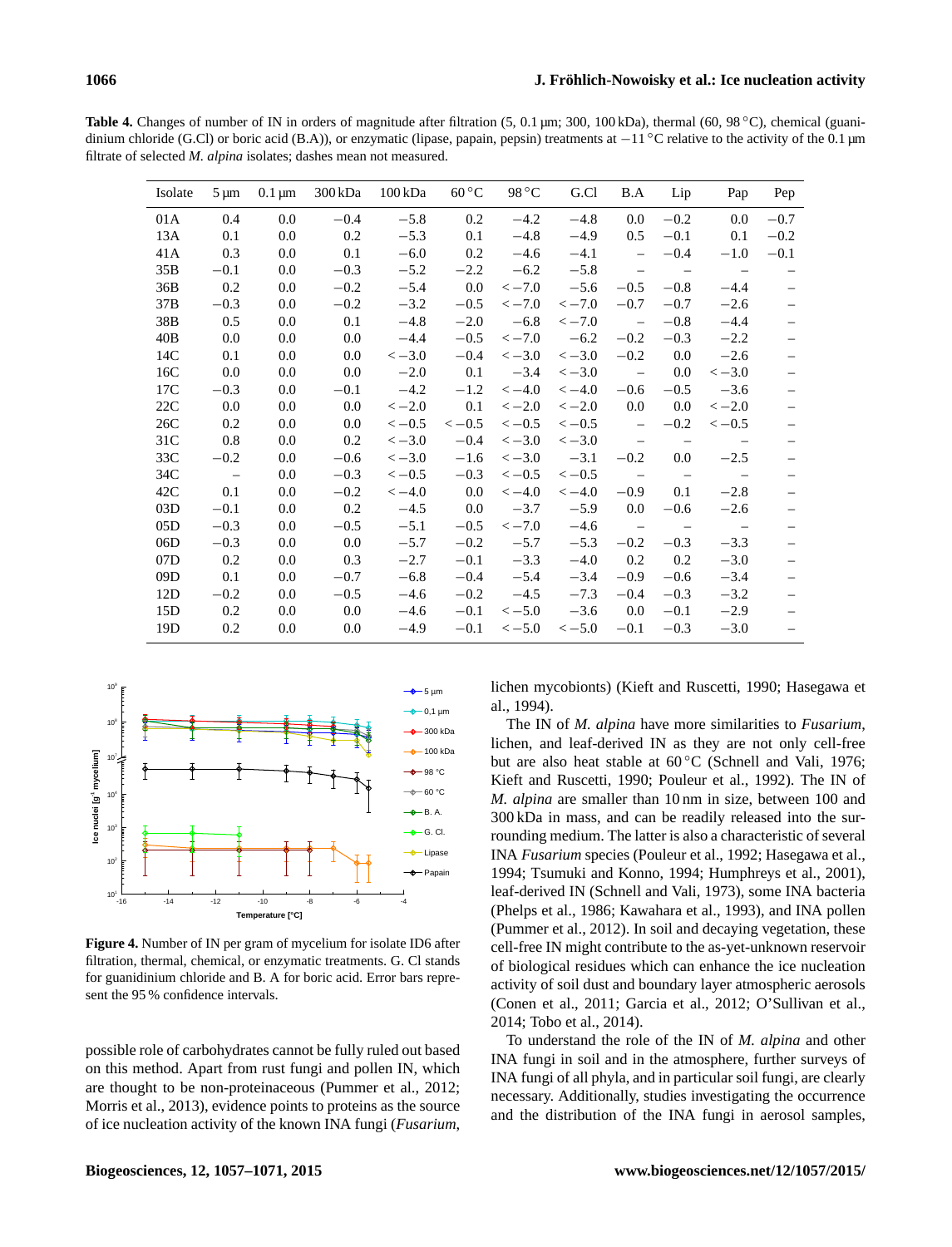samples of fugitive dust, and different agricultural and natural ecosystem soil types could help to estimate their contribution to the organic IN in soil and to establish relations to climatic zones. Recent studies have shown not only that the soilborne and airborne fungi are highly diverse (Buée et al., 2009; Fröhlich-Nowoisky et al., 2009; Schmidt et al., 2013) but also that their atmospheric transport leads to efficient exchange of species among ecosystems (Burrows et al., 2009a, b). The atmosphere serves as a primary medium for transport, and the global emissions of fungal spores are estimated to be  $8-186$  Tg  $a^{-1}$  (Després et al., 2012). Fungi have evolved several strategies for dispersal over long distances and at potentially high altitudes (Imshenetsky et al., 1978; Hawksworth, 2001; Brown and Hovmøller, 2002; Griffin, 2004; Prospero et al., 2005; Kellogg and Griffin, 2006; Elbert et al., 2007; Pearce et al., 2009; DeLeon-Rodriguez et al., 2013). Possession of ice nucleation activity that promotes the formation of precipitation would be a beneficial adaptation for airborne microbes since it aids their return to the land surface under favorable conditions (Sands et al., 1982; Morris et al., 2008). However, the release of small extracellular IN into the soil might unintentionally confer ice nucleation activity to a pool of small soil particles if the extracellular IN are embedded within or adsorbed. This population of fine dusts would occur at higher concentrations at cloud altitudes. Currently, this mechanism is not considered in models, which assume that fungal ice nucleation activity is restricted only to spores (Sesartic et al., 2013). Their potential contribution as IN in soil dusts depends critically upon whether or not they are rapidly decomposed by other soil microflora and whether they are de-activated or protected by adsorption onto soil organic matter and clays.

#### **5 Conclusions**

In this study we found ice nucleation activity in the widespread soil fungi *M. alpina*. Ice-nucleation-active isolates were obtained from six crop and native soils, with the highest abundance in soils with inputs of decomposable matter. The IN produced by *M. alpina* seem to be small extracellular proteins of 100–300 kDa which are not anchored in the fungal cell wall. These small, cell-free IN might contribute to the as-yet-uncharacterized pool of atmospheric IN released from soils as dusts, so that the pool of biogenic IN might be larger than currently estimated. As the atmospheric importance of different INA fungi, either directly or indirectly via their extracellular IN, depends not only on their relative contribution to the IN in soil dusts but also on their number concentrations at cloud altitudes, further investigations are necessary for the identification of the IN themselves and the detection and quantification of these fungi and their IN in soil, precipitation, and atmospheric samples.

## **The Supplement related to this article is available online at [doi:10.5194/bg-12-1057-2015-supplement.](http://dx.doi.org/10.5194/bg-12-1057-2015-supplement)**

*Acknowledgements.* Thanks for collaboration and support to M. O. Andreae, B. Baumgartner, J.-D. Förster, I. Germann-Müller, T. Godwill, L. E. Hanson, A. T. Kunert, M. Linden, J. Meeks, T. Pooya, S. Lelieveld, J. Odhiambo Obuya, C. Ruzene-Nespoli, and D. Sebazungu. The Max Planck Society (MPG), Ice Nuclei research UnIT (INUIT), the German Research Foundation (PO1013/5-1, FOR 1525 INUIT), and the National Science Foundation (NSF, grant 0841542 and 1358495) are acknowledged for financial support. This work is dedicated to Gary D. Franc for his pioneering work on atmospheric microbiology.

The service charges for this open-access publication have been covered by the Max Planck Society.

Edited by: H. Niemann

#### **References**

- Agresti, A. and Coull, B. A.: Approximate is better than "exact" for interval estimation of binomial proportions, Am. Stat., 52, 119– 126, doi[:10.2307/2685469,](http://dx.doi.org/10.2307/2685469) 1998.
- Anastasi, A., Varese, G. C., and Marchisio, V. F.: Isolation and identification of fungal communities in compost and vermicompost, Mycologia, 97, 33–44, 2005.
- Batrakov, S. G., Konova, I. V, Sheichenko, V. I., Esipov, S. E., Galanina, L. A., and Istratova, L. N.: Unusual fatty acid composition of cerebrosides from the filamentous soil fungus Mortierella alpina, Chem. Phys. Lipids, 117, 45–51, 2002.
- Bokhary, H. A. and Parvez, S.: Fungi inhabiting household environments in Riyadh, Saudi Arabia, Mycopathologia, 130, 79–87, 1995.
- Bowers, R. M., Lauber, C. L., Wiedinmyer, C., Hamady, M., Hallar, A. G., Fall, R., Knight, R., and Fierer, N.: Characterization of airborne microbial communities at a high-elevation site and their potential to act as atmospheric ice nuclei, Appl. Environ. Microbiol., 75, 5121–30, doi[:10.1128/AEM.00447-09,](http://dx.doi.org/10.1128/AEM.00447-09) 2009.
- Brown, J. K. M. and Hovmøller, M. S.: Aerial dispersal of pathogens on the global and continental scales and its impact on plant disease, Science, 297, 537–41, doi[:10.1126/science.1072678,](http://dx.doi.org/10.1126/science.1072678) 2002.
- Buée, M., Reich, M., Murat, C., Morin, E., Nilsson, R. H., Uroz, S., and Martin, F.: 454 Pyrosequencing analyses of forest soils reveal an unexpectedly high fungal diversity, New Phytol., 184, 449–56, doi[:10.1111/j.1469-8137.2009.03003.x,](http://dx.doi.org/10.1111/j.1469-8137.2009.03003.x) 2009.
- Burrows, S. M., Butler, T., Jöckel, P., Tost, H., Kerkweg, A., Pöschl, U., and Lawrence, M. G.: Bacteria in the global atmosphere – Part 2: Modeling of emissions and transport between different ecosystems, Atmos. Chem. Phys., 9, 9281–9297, doi[:10.5194/acp-9-9281-2009,](http://dx.doi.org/10.5194/acp-9-9281-2009) 2009a.
- Burrows, S. M., Elbert, W., Lawrence, M. G., and Pöschl, U.: Bacteria in the global atmosphere – Part 1: Review and synthesis of literature data for different ecosystems, Atmos. Chem. Phys., 9, 9263–9280, doi[:10.5194/acp-9-9263-2009,](http://dx.doi.org/10.5194/acp-9-9263-2009) 2009b.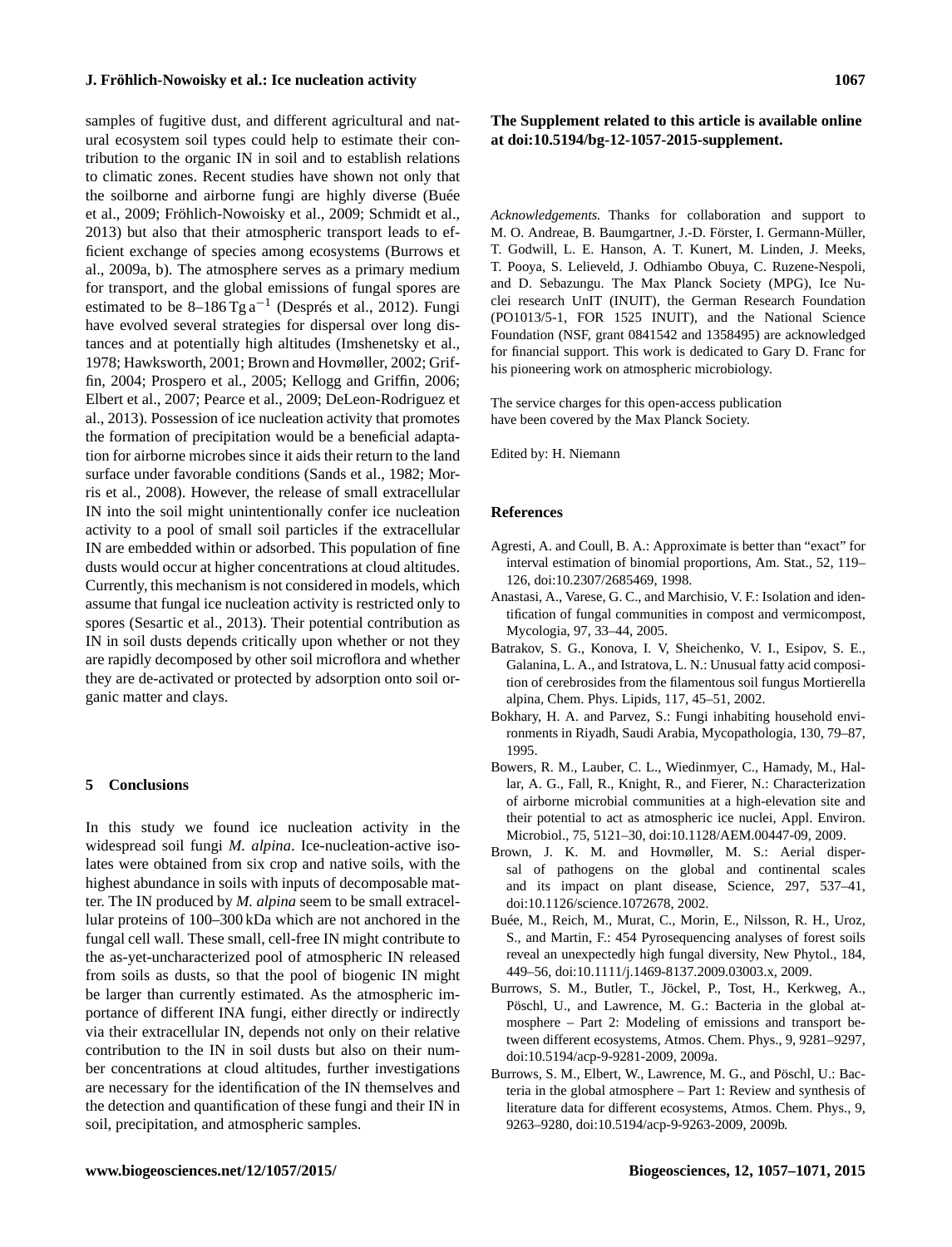- Christensen, M.: Fungi associated with biological soil crusts in desert grasslands of Utah and Wyoming, Mycologia, 93, 432– 439, 2001.
- Christner, B. C., Cai, R., Morris, C. E., McCarter, K. S., Foreman, C. M., Skidmore, M. L., Montross, S. N., and Sands, D. C.: Geographic, seasonal, and precipitation chemistry influence on the abundance and activity of biological ice nucleators in rain and snow, P. Natl. Acad. Sci. USA, 105, 18854–18859, doi[:10.1073/pnas.0809816105,](http://dx.doi.org/10.1073/pnas.0809816105) 2008.
- Conen, F., Morris, C. E., Leifeld, J., Yakutin, M. V., and Alewell, C.: Biological residues define the ice nucleation properties of soil dust, Atmos. Chem. Phys., 11, 9643–9648, doi[:10.5194/acp-11-](http://dx.doi.org/10.5194/acp-11-9643-2011) [9643-2011,](http://dx.doi.org/10.5194/acp-11-9643-2011) 2011.
- Creamean, J. M., Suski, K. J., Rosenfeld, D., Cazorla, A., De-Mott, P. J., Sullivan, R. C., White, A. B., Ralph, F. M., Minnis, P., Comstock, J. M., Tomlinson, J. M., and Prather, K. A.: Dust and biological aerosols from the Sahara and Asia influence precipitation in the western U.S., Science, 339, 1572–1578, doi[:10.1126/science.1227279,](http://dx.doi.org/10.1126/science.1227279) 2013.
- Degawa, Y. and Gams, W.: A new species of *Mortierella*, and an associated sporangiiferous mycoparasite in a new genus *Nothadelphia*, Stud. Mycol., 50, 567–572, 2004.
- DeLeon-Rodriguez, N., Lathem, T. L., Rodriguez-R, L. M., Barazesh, J. M., Anderson, B. E., Beyersdorf, A. J., Ziemba, L. D., Bergin, M., Nenes, A., and Konstantinidis, K. T.: Microbiome of the upper troposphere: species composition and prevalence, effects of tropical storms, and atmospheric implications, P. Natl. Acad. Sci. USA, 110, 2575–80, doi[:10.1073/pnas.1212089110,](http://dx.doi.org/10.1073/pnas.1212089110) 2013.
- DeMott, P. J. and Prenni, A. J.: New Directions: Need for defining the numbers and sources of biological aerosols acting as ice nuclei, Atmos. Environ., 44, 1944–1945, doi[:10.1016/j.atmosenv.2010.02.032,](http://dx.doi.org/10.1016/j.atmosenv.2010.02.032) 2010.
- Després, V. R., Huffman, A. J., Burrows, S. M., Hoose, C., Safatov, A. S., Buryak, G., Fröhlich-Nowoisky, J., Elbert, W., Andreae, M. O., Pöschl, U., and Jaenicke, R.: Primary biological aerosol particles in the atmosphere: a review, Tellus B, 64, 15598, doi[:10.3402/tellusb.v64i0.15598,](http://dx.doi.org/10.3402/tellusb.v64i0.15598) 2012.
- Diehl, K., Quick, C., Matthias-Maser, S., Mitra, S. K., and Jaenicke, R.: The ice nucleating ability of pollen, Atmos. Res., 58, 75–87, doi[:10.1016/S0169-8095\(01\)00091-6,](http://dx.doi.org/10.1016/S0169-8095(01)00091-6) 2001.
- Elbert, W., Taylor, P. E., Andreae, M. O., and Pöschl, U.: Contribution of fungi to primary biogenic aerosols in the atmosphere: wet and dry discharged spores, carbohydrates, and inorganic ions, Atmos. Chem. Phys., 7, 4569–4588, doi[:10.5194/acp-7-4569-2007,](http://dx.doi.org/10.5194/acp-7-4569-2007) 2007.
- Erickson, H. P.: Size and shape of protein molecules at the nanometer level determined by sedimentation, gel filtration, and electron microscopy., Biol. Proced. Online, 11, 32–51, doi[:10.1007/s12575-009-9008-x,](http://dx.doi.org/10.1007/s12575-009-9008-x) 2009.
- Felsenstein, J.: Confidence limits on phylogenies: An approach using the bootstrap, Evolution (N. Y)., 39, 783–791, 1985.
- Fierer, N., Strickland, M. S., Liptzin, D., Bradford, M. A., and Cleveland, C. C.: Global patterns in belowground communities, Ecol. Lett., 12, 1238–49, doi[:10.1111/j.1461-](http://dx.doi.org/10.1111/j.1461-0248.2009.01360.x) [0248.2009.01360.x,](http://dx.doi.org/10.1111/j.1461-0248.2009.01360.x) 2009.
- Frisvad, J.: Fungi in cold ecosystems, in Psychrophiles: From Biodiversity to biotechnology, edited by G. C. Margesin Rosa,

Schinner Franz, Marx Jean-Claude, 137–156, Springer Berlin Heidelberg, 2008.

- Fröhlich-Nowoisky, J., Pickersgill, D. A., Després, V. R., and Pöschl, U.: High diversity of fungi in air particulate matter, P. Natl. Acad. Sci. USA, 106, 12814–12819, 2009.
- Garcia, E., Hill, T. C. J., Prenni, A. J., DeMott, P. J., Franc, G. D., and Kreidenweis, S. M.: Biogenic ice nuclei in boundary layer air over two U.S. High Plains agricultural regions, J. Geophys. Res. Atmos., 117, D18209, doi[:10.1029/2012JD018343,](http://dx.doi.org/10.1029/2012JD018343) 2012.
- Georgakopoulos, D. G., Després, V., Fröhlich-Nowoisky, J., Psenner, R., Ariya, P. A., Pósfai, M., Ahern, H. E., Moffett, B. F., and Hill, T. C. J.: Microbiology and atmospheric processes: biological, physical and chemical characterization of aerosol particles, Biogeosciences, 6, 721–737, doi[:10.5194/bg-6-721-2009,](http://dx.doi.org/10.5194/bg-6-721-2009) 2009.
- Goldstein, G. and Nobel, P. S.: Changes in osmotic pressure and mucilage during low-temperature acclimation of *Opuntia ficusindica*, Plant Physiol., 97, 954–61, 1991.
- Goldstein, G. and Nobel, P. S.: Water relations and low-temperature acclimation for cactus species varying in freezing tolerance, Plant Physiol., 104, 675–681, 1994.
- Goudie, A. S. and Middleton, N. J.: Saharan dust storms: nature and consequences, Earth-Sci. Rev., 56, 179–204, doi[:10.1016/S0012-](http://dx.doi.org/10.1016/S0012-8252(01)00067-8) [8252\(01\)00067-8,](http://dx.doi.org/10.1016/S0012-8252(01)00067-8) 2001.
- Govindarajan, A. G. and Lindow, S. E.: Size of bacterial icenucleation sites measured in situ by radiation inactivation analysis, P. Natl. Acad. Sci. USA, 85, 1334–8, 1988.
- Griffin, D. W.: Terrestrial microorganisms at an altitude of 20000 m in Earth's atmosphere, Aerobiologia, 20, 135–140, doi[:10.1023/B:AERO.0000032948.84077.12,](http://dx.doi.org/10.1023/B:AERO.0000032948.84077.12) 2004.
- Haga, D. I., Iannone, R., Wheeler, M. J., Mason, R., Polishchuk, E. A., Fetch, T., van der Kamp, B. J., McKendry, I. G., and Bertram, A. K.: Ice nucleation properties of rust and bunt fungal spores and their transport to high altitudes, where they can cause heterogeneous freezing, J. Geophys. Res. Atmos., 118, 7260–7272, doi[:10.1002/jgrd.50556,](http://dx.doi.org/10.1002/jgrd.50556) 2013.
- Hasegawa, Y., Ishihara, Y., and Tokuyama, T.: Characteristics of ice-nucleation activity in *Fusarium avenaceum* IFO 7158, Biosci. Biotechnol. Biochem., 58, 2273–2274, doi[:10.1271/bbb.58.2273,](http://dx.doi.org/10.1271/bbb.58.2273) 1994.
- Hawksworth, D.: The magnitude of fungal diversity: the 1.5 million species estimate revisited, Mycol. Res., 105, 1422–1432, 2001.
- Henderson-Begg, S. K., Hill, T., Thyrhaug, R., Khan, M., and Moffett, B. F.: Terrestrial and airborne non-bacterial ice nuclei, Atmos. Sci. Lett., 10, 215–219, doi[:10.1002/asl.241,](http://dx.doi.org/10.1002/asl.241) 2009.
- Hibbett, D. S., Binder, M., Bischoff, J. F., Blackwell, M., Cannon, P. F., Eriksson, O. E., Huhndorf, S., James, T., Kirk, P. M., Lücking, R., Thorsten Lumbsch, H., Lutzoni, F., Matheny, P. B., McLaughlin, D. J., Powell, M. J., Redhead, S., Schoch, C. L., Spatafora, J. W., Stalpers, J. A., Vilgalys, R., Aime, M. C., Aptroot, A., Bauer, R., Begerow, D., Benny, G. L., Castlebury, L. A., Crous, P. W., Dai, Y.-C., Gams, W., Geiser, D. M., Griffith, G. W., Gueidan, C., Hawksworth, D. L., Hestmark, G., Hosaka, K., Humber, R. A., Hyde, K. D., Ironside, J. E., Kõljalg, U., Kurtzman, C. P., Larsson, K.-H., Lichtwardt, R., Longcore, J., Miadlikowska, J., Miller, A., Moncalvo, J.-M., Mozley-Standridge, S., Oberwinkler, F., Parmasto, E., Reeb, V., Rogers, J. D., Roux, C., Ryvarden, L., Sampaio, J. P., Schüssler, A., Sugiyama, J., Thorn, R. G., Tibell, L., Untereiner, W. A., Walker, C., Wang, Z., Weir, A., Weiss, M., White, M. M., Winka, K., Yao, Y.-J., and Zhang,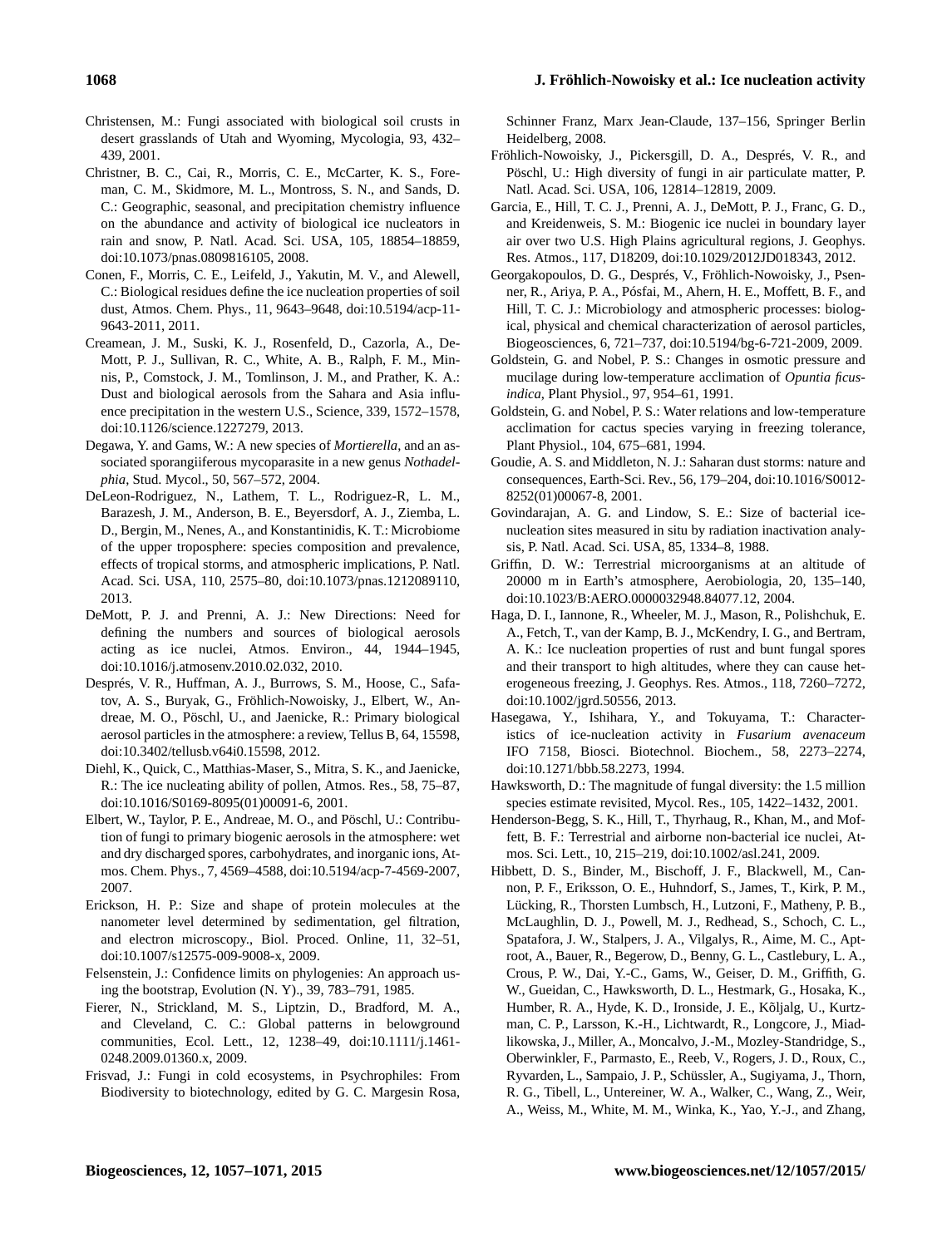N.: A higher-level phylogenetic classification of the Fungi, Mycol. Res., 111, 509–47, doi[:10.1016/j.mycres.2007.03.004,](http://dx.doi.org/10.1016/j.mycres.2007.03.004) 2007.

- Hill, T. C. J., Moffett, B. F., Demott, P. J., Georgakopoulos, D. G., Stump, W. L., and Franc, G. D.: Measurement of ice nucleation-active bacteria on plants and in precipitation by quantitative PCR, Appl. Environ. Microbiol., 80, 1256–67, doi[:10.1128/AEM.02967-13,](http://dx.doi.org/10.1128/AEM.02967-13) 2014.
- Ho, S. Y. and Chen, F.: Genetic characterization of *Mortierella alpina* by sequencing the 18S–28S ribosomal gene internal transcribed spacer region, Lett. Appl. Microbiol., 47, 250–255, doi[:10.1111/j.1472-765X.2008.02427.x,](http://dx.doi.org/10.1111/j.1472-765X.2008.02427.x) 2008.
- Hoffmann, K., Voigt, K., and Kirk, P. M.: *Mortierellomycotina* subphyl. nov., based on multi-gene genealogies, Mycotaxon, 115, 353–363, doi[:10.5248/115.353,](http://dx.doi.org/10.5248/115.353) 2011.
- Huffman, J. A., Prenni, A. J., DeMott, P. J., Pöhlker, C., Mason, R. H., Robinson, N. H., Fröhlich-Nowoisky, J., Tobo, Y., Després, V. R., Garcia, E., Gochis, D. J., Harris, E., Müller-Germann, I., Ruzene, C., Schmer, B., Sinha, B., Day, D. A., Andreae, M. O., Jimenez, J. L., Gallagher, M., Kreidenweis, S. M., Bertram, A. K., and Pöschl, U.: High concentrations of biological aerosol particles and ice nuclei during and after rain, Atmos. Chem. Phys., 13, 6151–6164, doi[:10.5194/acp-13-6151-2013,](http://dx.doi.org/10.5194/acp-13-6151-2013) 2013.
- Humphreys, T. L., Castrillo, L. A., and Lee, M. R.: Sensitivity of partially purified ice nucleation activity of *Fusarium acuminatum* SRSF 616, Curr. Microbiol., 42, 330–338, doi[:10.1007/s002840010225,](http://dx.doi.org/10.1007/s002840010225) 2001.
- Hyland, F., Graham, B. F., Steinmetz, F. H., and Vickers, M. A.: Maine air-borne pollen and fungous spore survey, Univ. Maine, Orono, 1953.
- Iannone, R., Chernoff, D. I., Pringle, A., Martin, S. T., and Bertram, A. K.: The ice nucleation ability of one of the most abundant types of fungal spores found in the atmosphere, Atmos. Chem. Phys., 11, 1191–1201, doi[:10.5194/acp-11-1191-2011,](http://dx.doi.org/10.5194/acp-11-1191-2011) 2011.
- Imshenetsky, A. A., Lysenko, S. V., and Kazakov, G. A.: Upper boundary of the biosphere., Appl. Environ. Microbiol., 35, 1–5, 1978.
- Jayaweera, K. and Flanagan, P.: Investigations on biogenic ice nuclei in the arctic atmosphere, Geophys. Res. Lett., 9, 94–97, 1982.
- Joergensen, R. and Wichern, F.: Quantitative assessment of the fungal contribution to microbial tissue in soil, Soil Biol. Biochem., 40, 2977–2991, doi[:10.1016/j.soilbio.2008.08.017,](http://dx.doi.org/10.1016/j.soilbio.2008.08.017) 2008.
- Kawahara, H., Yoshinori, M., and Obata, H.: Purification and characterization of extracellular ice-nucleating matter from *Erwinia uredovora* VKUIN-3, Biosci. Biotech. Biochem., 57, 1429– 1432, 1993.
- Kellogg, C. and Griffin, D.: Aerobiology and the global transport of desert dust, Trends Ecol. Evol., 21, 638–44, doi[:10.1016/j.tree.2006.07.004,](http://dx.doi.org/10.1016/j.tree.2006.07.004) 2006.
- Kieft, T. and Ahmadjian, V.: Biological ice nucleation activity in lichen mycobionts and photobionts, Lichenologist, 21, 355–362, 1989.
- Kieft, T. L.: Ice nucleation activity in lichens, Appl. Environ. Microbiol., 54, 1678–81, 1988.
- Kieft, T. L. and Ruscetti, T.: Characterization of biological ice nuclei from a lichen, J. Bacteriol., 172, 3519–23, 1990.
- Kozloff, L. M., Turner, M. A., and Arellano, F.: Formation of bacterial membrane ice-nucleating lipoglycoprotein complexes, J. Bacteriol., 173, 6528–36, 1991.
- Krog, J. O., Zachariassen, K. E., Larsen, B., and Smidsrød, O.: Thermal buffering in Afro-alpine plants due to nucleating agent-induced water freezing, Nature, 282, 300–301, doi[:10.1038/282300a0,](http://dx.doi.org/10.1038/282300a0) 1979.
- Kwaasi, A. A. A., Parhar, R. S., Al-Mohanna, F. A. A., Harfi, H. A., Collison, K. S., and Al-Sedairy, S. T.: Aeroallergens and viable microbes in sandstorm dust, Allergy, 53, 255–265, doi[:10.1111/j.1398-9995.1998.tb03885.x,](http://dx.doi.org/10.1111/j.1398-9995.1998.tb03885.x) 1998.
- Kwaśna, H., Ward, E., and Bateman, G. L.: Phylogenetic relationships among Zygomycetes from soil based on ITS1/2 rDNA sequences, Mycol. Res., 110, 501–10, doi[:10.1016/j.mycres.2006.02.004,](http://dx.doi.org/10.1016/j.mycres.2006.02.004) 2006.
- Lindow, S.: The role of bacterial ice nucleation in frost injury to plants, Annu. Rev. Phytopathol., 21, 363–384, 1983.
- Lounds, C., Eagles, J., Carter, A. T., MacKenzie, D. A., and Archer, D. B.: Spore germination in *Mortierella alpina* is associated with a transient depletion of arachidonic acid and induction of fatty acid desaturase gene expression, Arch. Microbiol., 188, 299– 305, doi[:10.1007/s00203-007-0248-3,](http://dx.doi.org/10.1007/s00203-007-0248-3) 2007.
- Margesin, R. and Schinner, F.: Properties of cold-adapted microorganisms and their potential role in biotechnology, J. Biotechnol., 33, 1–14, doi[:10.1016/0168-1656\(94\)90093-0,](http://dx.doi.org/10.1016/0168-1656(94)90093-0) 1994.
- Margesin, R., Neuner, G., and Storey, K. B.: Cold-loving microbes, plants, and animals-fundamental and applied aspects, Naturwissenschaften, 94, 77–99, doi[:10.1007/s00114-006-0162-6,](http://dx.doi.org/10.1007/s00114-006-0162-6) 2007.
- Morris, C. E., Georgakopoulos, D. G., and Sands, D. C.: Ice nucleation active bacteria and their potential role in precipitation, J. Phys. IV, 121, 87–103, doi[:10.1051/jp4:2004121004,](http://dx.doi.org/10.1051/jp4:2004121004) 2004.
- Morris, C. E., Sands, D. C., Vinatzer, B. A., Glaux, C., Guilbaud, C., Buffière, A., Yan, S., Dominguez, H., and Thompson, B. M.: The life history of the plant pathogen *Pseudomonas syringae* is linked to the water cycle., ISME J., 2, 321–34, doi[:10.1038/ismej.2007.113,](http://dx.doi.org/10.1038/ismej.2007.113) 2008.
- Morris, C. E., Sands, D. C., Vanneste, J. L., Montarry, J., Oakley, B., Guilbaud, C., and Glaux, C.: Inferring the evolutionary history of the plant pathogen *Pseudomonas syringae* from its biogeography in headwaters of rivers in North America, Europe, and New Zealand., MBio, 1, 1–11, doi[:10.1128/mBio.00107-10,](http://dx.doi.org/10.1128/mBio.00107-10) 2010.
- Morris, C. E., Sands, D. C., Glaux, C., Samsatly, J., Asaad, S., Moukahel, A. R., Gonçalves, F. L. T., and Bigg, E. K.: Urediospores of rust fungi are ice nucleation active at  $> -10$  °C and harbor ice nucleation active bacteria, Atmos. Chem. Phys., 13, 4223–4233, doi[:10.5194/acp-13-4223-2013,](http://dx.doi.org/10.5194/acp-13-4223-2013) 2013.
- Morris, G. J., Smith, D., and Coulson, G. E.: A comparative study of the changes in the morphology of hyphae during freezing and viability upon thawing for twenty species of fungi, Microbiology, 134, 2897–2906, doi[:10.1099/00221287-134-11-2897,](http://dx.doi.org/10.1099/00221287-134-11-2897) 1988.
- Nagy, L. G., Petkovits, T., Kovács, G. M., Voigt, K., Vágvölgyi, C., and Papp, T.: Where is the unseen fungal diversity hidden? A study of *Mortierella* reveals a large contribution of reference collections to the identification of fungal environmental sequences, New Phytol., 191, 789–94, doi[:10.1111/j.1469-](http://dx.doi.org/10.1111/j.1469-8137.2011.03707.x) [8137.2011.03707.x,](http://dx.doi.org/10.1111/j.1469-8137.2011.03707.x) 2011.
- Nilsson, R. and Kristiansson, E.: Intraspecific ITS variability in the kingdom Fungi as expressed in the international sequence databases and its implications for molecular species identification, Evol. Bioinform. Online, 4, 193–201, 2008.
- O'Sullivan, D., Murray, B. J., Malkin, T. L., Whale, T. F., Umo, N. S., Atkinson, J. D., Price, H. C., Baustian, K. J., Browse, J.,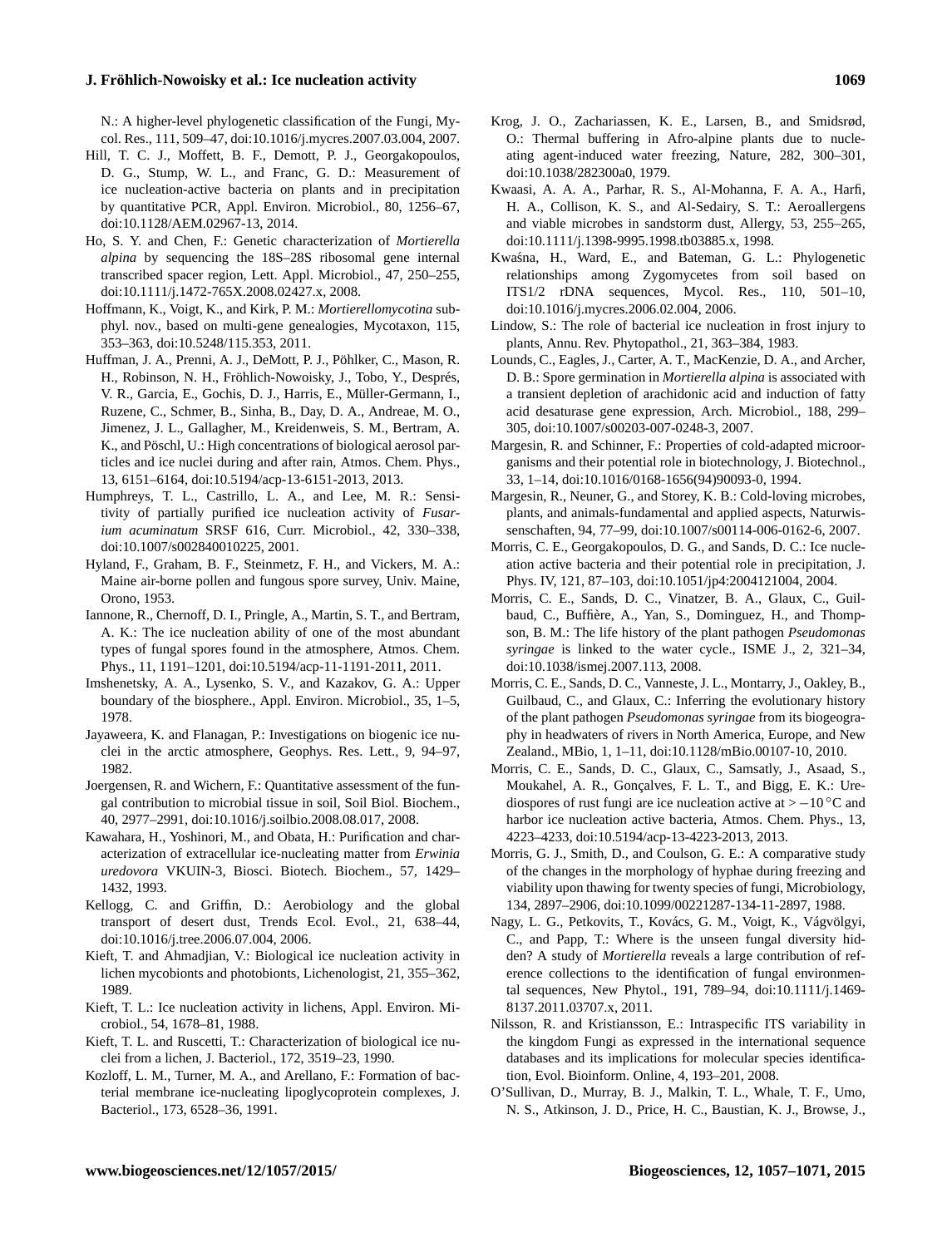and Webb, M. E.: Ice nucleation by fertile soil dusts: relative importance of mineral and biogenic components, Atmos. Chem. Phys., 14, 1853–1867, doi[:10.5194/acp-14-1853-2014,](http://dx.doi.org/10.5194/acp-14-1853-2014) 2014.

- Pawsey, R. G. and Heath, L. A. F.: An investigation of the spore population of the air at Nottingham, Trans. Br. Mycol. Soc., 47, 351–355, doi[:10.1016/S0007-1536\(64\)80007-3,](http://dx.doi.org/10.1016/S0007-1536(64)80007-3) 1964.
- Pearce, D. A., Bridge, P. D., Hughes, K. A., Sattler, B., Psenner, R., and Russell, N. J.: Microorganisms in the atmosphere over Antarctica, FEMS Microbiol. Ecol., 69, 143–57, doi[:10.1111/j.1574-6941.2009.00706.x,](http://dx.doi.org/10.1111/j.1574-6941.2009.00706.x) 2009.
- Petkovits, T., Nagy, L. G., Hoffmann, K., Wagner, L., Nyilasi, I., Griebel, T., Schnabelrauch, D., Vogel, H., Voigt, K., Vágvölgyi, C., and Papp, T.: Data partitions, Bayesian analysis and phylogeny of the zygomycetous fungal family *Mortierellaceae*, inferred from nuclear ribosomal DNA sequences, PLoS One, 6, e27507, doi[:10.1371/journal.pone.0027507,](http://dx.doi.org/10.1371/journal.pone.0027507) 2011.
- Phelps, P., Giddings, T. H., Prochoda, M., and Fall, R.: Release of cell-free ice nuclei by *Erwinia herbicola*, J. Bacteriol., 167, 496– 502, 1986.
- Pouleur, S., Richard, C., Martin, J. G., and Antoun, H.: Ice nucleation activity in *Fusarium acuminatum* and *Fusarium avenaceum*, Appl. Environ. Microbiol., 58, 2960–4, 1992.
- Pratt, K. A., DeMott, P. J., French, J. R., Wang, Z., Westphal, D. L., Heymsfield, A. J., Twohy, C. H., Prenni, A. J., and Prather, K. A.: In situ detection of biological particles in cloud ice-crystals, Nat. Geosci., 2, 398–401, doi[:10.1038/ngeo521,](http://dx.doi.org/10.1038/ngeo521) 2009.
- Prospero, J. M., Blades, E., Mathison, G., and Naidu, R.: Interhemispheric transport of viable fungi and bacteria from Africa to the Caribbean with soil dust, Aerobiologia, 21, 1–19, doi[:10.1007/s10453-004-5872-7,](http://dx.doi.org/10.1007/s10453-004-5872-7) 2005.
- Pummer, B. G., Bauer, H., Bernardi, J., Bleicher, S., and Grothe, H.: Suspendable macromolecules are responsible for ice nucleation activity of birch and conifer pollen, Atmos. Chem. Phys., 12, 2541–2550, doi[:10.5194/acp-12-2541-2012,](http://dx.doi.org/10.5194/acp-12-2541-2012) 2012.
- Richard, C., Martin, J., and Pouleur, S.: Ice nucleation activity identified in some phytopathogenic *Fusarium* species, Phytoprotection, 77, 83, doi[:10.7202/706104ar,](http://dx.doi.org/10.7202/706104ar) 1996.
- Ruggles, J. A., Nemecek-Marshall, M., and Fall, R.: Kinetics of appearance and disappearance of classes of bacterial ice nuclei support an aggregation model for ice nucleus assembly, J. Bacteriol., 175, 7216–21, 1993.
- Sands, D., Langhans, V., Scharen, A., and De Smet, G.: The association between bacteria and rain and possible resultant meteorological implications, Idojaras, 86(, 148–151, 1982.
- Schmidt, P.-A., Bálint, M., Greshake, B., Bandow, C., Römbke, J., and Schmitt, I.: Illumina metabarcoding of a soil fungal community, Soil Biol. Biochem., 65, 128–132, doi[:10.1016/j.soilbio.2013.05.014,](http://dx.doi.org/10.1016/j.soilbio.2013.05.014) 2013.
- Schnell, R. C. and Vali, G.: Atmospheric ice nuclei from decomposing vegetation, Nature, 236, 163–165, doi:10.1038/236163a0, 1972.
- Schnell, R. C. and Vali, G.: World-wide source of leaf derived freezing nuclei, Nature, 246, 212–213, doi[:10.1038/246212a0,](http://dx.doi.org/10.1038/246212a0) 1973.
- Schnell, R. C. and Vali, G.: Biogenic Ice Nuclei: Part I. Terrestrial and Marine Sources, J. Atmos. Sci., 33, 1554–1564, doi[:10.1175/1520-0469\(1976\)033<1554:BINPIT>2.0.CO;2,](http://dx.doi.org/10.1175/1520-0469(1976)033<1554:BINPIT>2.0.CO;2) 1976.
- Sesartic, A., Lohmann, U., and Storelvmo, T.: Modelling the impact of fungal spore ice nuclei on clouds and precipitation, Environ. Res. Lett., 8, 014029, doi[:10.1088/1748-9326/8/1/014029,](http://dx.doi.org/10.1088/1748-9326/8/1/014029) 2013.
- Sing, D. and Sing, C. F.: Impact of direct soil exposures from airborne dust and geophagy on human health, Int. J. Environ. Res. Public Health, 7, 1205–23, doi[:10.3390/ijerph7031205,](http://dx.doi.org/10.3390/ijerph7031205) 2010.
- Takeno, S., Sakuradani, E., Murata, S., Inohara-Ochiai, M., Kawashima, H., Ashikari, T., and Shimizu, S.: Molecular evidence that the rate-limiting step for the biosynthesis of arachidonic acid in *Mortierella alpina* is at the level of an elongase, Lipids, 40, 25–30, 2005.
- Tamura, K.: Estimation of the number of nucleotide substitutions when there are strong transition-transversion and G+C-content biases, Mol. Biol. Evol., 9, 678–687, 1992.
- Tamura, K., Peterson, D., Peterson, N., Stecher, G., Nei, M., and Kumar, S.: MEGA5: molecular evolutionary genetics analysis using maximum likelihood, evolutionary distance, and maximum parsimony methods, Mol. Biol. Evol., 28, 2731–2739, doi[:10.1093/molbev/msr121,](http://dx.doi.org/10.1093/molbev/msr121) 2011.
- Tobo, Y., DeMott, P. J., Hill, T. C. J., Prenni, A. J., Swoboda-Colberg, N. G., Franc, G. D., and Kreidenweis, S. M.: Organic matter matters for ice nuclei of agricultural soil origin, Atmos. Chem. Phys., 14, 8521–8531, doi[:10.5194/acp-14-8521-2014,](http://dx.doi.org/10.5194/acp-14-8521-2014) 2014.
- Tsumuki, H. and Konno, H.: Ice nuclei produced by *Fusarium sp.* isolated from the gut of the rice stem borer, *Chilo suppressalis* WALKER (Lepidoptera: Pyralidae), Biosci. Biotechnol. Biochem., 58, 578–579, doi[:10.1271/bbb.58.578,](http://dx.doi.org/10.1271/bbb.58.578) 1994.
- Turner, M.: Studies in the genus *Mortierella*, Trans. Br. Mycol. Soc., 46, 262–IN6, doi[:10.1016/S0007-1536\(63\)80082-0,](http://dx.doi.org/10.1016/S0007-1536(63)80082-0) 1963.
- Turner, M. A., Arellano, F., and Kozloff, L. M.: Three separate classes of bacterial ice nucleation structures, J. Bacteriol., 172, 2521–6, 1990.
- Turner, P. D.: The fungal air spora of Hong Kong as determined by the agar plate method, Trans. Br. Mycol. Soc., 49, 255–267, doi[:10.1016/S0007-1536\(66\)80060-8,](http://dx.doi.org/10.1016/S0007-1536(66)80060-8) 1966.
- Upadhyay, R. S., Rai, B., and Gupta, R. C.: *Fusarium udum* as a mycoparasite of *Mortierella subtilissima*, Plant Soil, 60, 149–151, doi[:10.1007/BF02377121,](http://dx.doi.org/10.1007/BF02377121) 1981.
- Vali, G., Christensen, M., Fresh, R. W., Galyan, E. L., Maki, L. R. and Schnell, R. C.: Biogenic ice nuclei. Part II: Bacterial sources, J. Atmos. Sci., 33, 1565–1570, doi[:10.1175/1520-](http://dx.doi.org/10.1175/1520-0469(1976)033<1565:BINPIB>2.0.CO;2) [0469\(1976\)033<1565:BINPIB>2.0.CO;2,](http://dx.doi.org/10.1175/1520-0469(1976)033<1565:BINPIB>2.0.CO;2) 1976.
- Wagner, L., Stielow, B., Hoffmann, K., Petkovits, T., Papp, T., Vágvölgyi, C., de Hoog, G. S., Verkley, G., and Voigt, K.: A comprehensive molecular phylogeny of the *Mortierellales (Mortierellomycotina*) based on nuclear ribosomal DNA, Persoonia, Mol. Phylogeny Evol. Fungi, 30, 77–93, doi[:10.3767/003158513X666268,](http://dx.doi.org/10.3767/003158513X666268) 2013.
- Wardle, D. A.: A comparative assesment of factors which influence microbial biomass carbon and nitrogen levels in soil, Biol. Rev., 67, 321–358, doi[:10.1111/j.1469-185X.1992.tb00728.x,](http://dx.doi.org/10.1111/j.1469-185X.1992.tb00728.x) 1992.
- Warren, G. J.: Identification and analysis of ina genes and proteins, in Biological ice nucleation and its applications, edited by: Lee, L. V. G. R. E. and Warren, G. J.,85–99, American Phyotpathological Society Press, St. Paul, MN., 1995.
- Weete, J. and Gandhi, S.: Sterols and fatty acids of the *Mortierellaceae*: taxonomic implications, Mycologia, 91, 642–649, 1999.